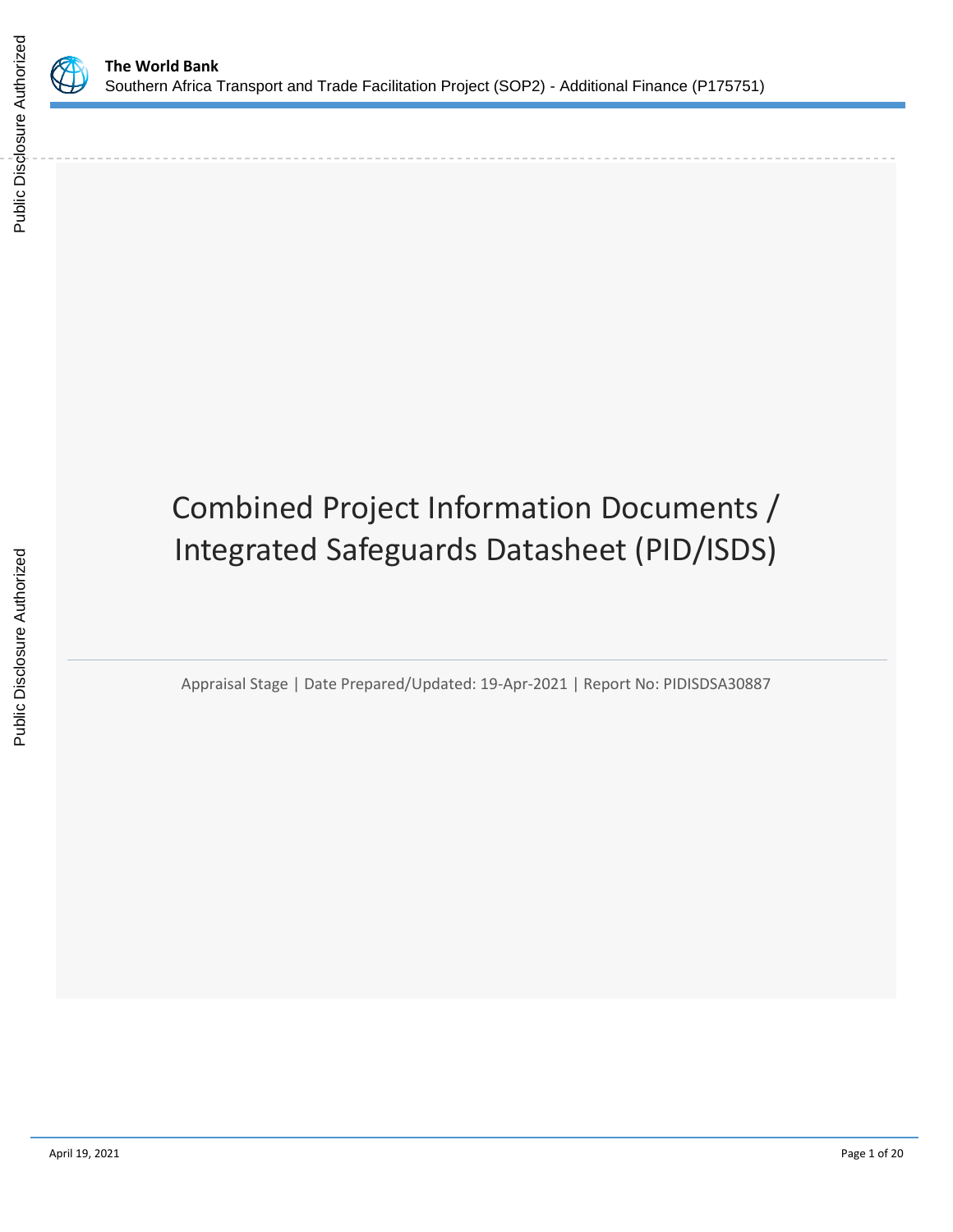

## **BASIC INFORMATION**

#### **OPS\_TABLE\_BASIC\_DATA A. Basic Project Data**

| Country<br>Eastern Africa                                                                                       | Project ID<br>P175751                                                 | Project Name<br>Southern Africa Transport<br>and Trade Facilitation<br>Project (SOP2) -<br><b>Additional Finance</b> | Parent Project ID (if any)<br>P145566                                                              |
|-----------------------------------------------------------------------------------------------------------------|-----------------------------------------------------------------------|----------------------------------------------------------------------------------------------------------------------|----------------------------------------------------------------------------------------------------|
| Parent Project Name<br>Southern Africa Trade and<br><b>Transport Facilitation Program -</b><br>SOP <sub>2</sub> | Region<br><b>AFRICA EAST</b>                                          | <b>Estimated Appraisal Date</b><br>11-May-2021                                                                       | <b>Estimated Board Date</b><br>22-Jul-2021                                                         |
| Practice Area (Lead)<br>Transport                                                                               | <b>Financing Instrument</b><br><b>Investment Project</b><br>Financing | Borrower(s)<br>Ministry of Finance                                                                                   | <b>Implementing Agency</b><br>Roads Authority, Ministry<br>of Transport and Public<br><b>Works</b> |

Proposed Development Objective(s) Parent

The objective of the Southern Africa Trade and Transport Facilitation Program - Phase 2 is to facilitate the movement of goods and people along the North-South Corridor and at the key border crossings in Malawi, whilst supporting improvements in road safety and health services along the corridor.

Components

Component 1: Improving Road Infrastructure Component 2: Improving Social Infrastructure Component 3: Improving Trade Facilitation Component 4: Institutional Strengthening and Implementation Assistance

## **PROJECT FINANCING DATA (US\$, Millions)**

### **SUMMARY**

| <b>Total Project Cost</b> | 23.17 |
|---------------------------|-------|
| <b>Total Financing</b>    | 23.17 |
| of which IBRD/IDA         | 22.68 |
| <b>Financing Gap</b>      | 0.00  |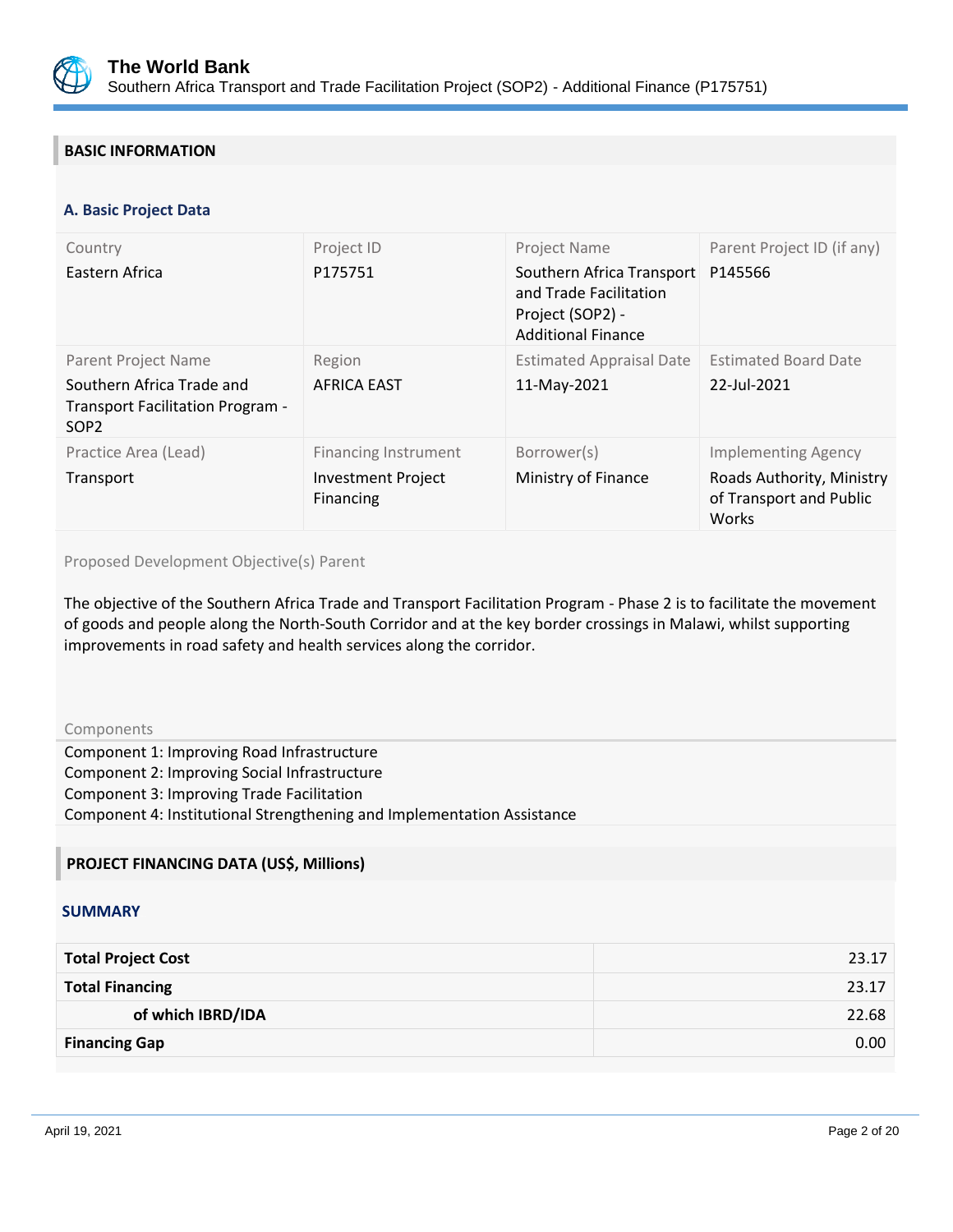

## **DETAILS**

| <b>World Bank Group Financing</b>                                       |       |
|-------------------------------------------------------------------------|-------|
| International Development Association (IDA)                             | 22.68 |
| <b>IDA Credit</b>                                                       | 11.34 |
| <b>IDA Grant</b>                                                        | 11.34 |
| <b>Non-World Bank Group Financing</b>                                   |       |
| <b>Trust Funds</b>                                                      | 0.49  |
| Quality Infrastructure Investments Partnerships                         | 0.49  |
| <b>Environmental Assessment Category</b><br><b>B-Partial Assessment</b> |       |
| Decision                                                                |       |
| The review did authorize the team to appraise and negotiate             |       |

### **B. Introduction and Context**

### Country Context

- 1. A small Southern African country with a population of 17.6 million (2018)<sup>1</sup>, Malawi is anticipated to double in population by 2036. With a total land area of some 118,484 square kilometers, it is one of Africa's most densely populated countries. Its per capita GNI was US\$380 (current US\$, Atlas method) in 2019; (with 70.8 percent (2016) of the population living below the international poverty line of US\$1.90 per day (2011 PPP $)^2$ . With limited natural resources and an agrarian production base in a handful of primary commodities, the Malawian economy is often vulnerable to both weather and market-related shocks. Real GDP growth grew for to 4.4 percent in 2019 from 3.2 percent in 2018.
- 2. Landlocked with shared borders between Mozambique, Tanzania and Zambia, trade and physical infrastructure remain poorly integrated into the region. Malawi ranks 128 out of 141 countries in the 2019 Global Competitiveness Index (GCI)<sup>3</sup>. According to the 2019 Doing Business report, the country ranks 111 out of 190 economies for ease of doing business, marking a significant improvement in five years (from 157 in 2013) and, more encouragingly, putting Malawi within the top 10 among 44 Sub-Saharan African countries. Malawi is a founding member of the Common Market for Eastern and Southern Africa

<sup>&</sup>lt;sup>1</sup> Malawi in Figures. National Statistical Office (2020).

<sup>2</sup> https://povertydata.worldbank.org/poverty/country/MWI

<sup>3</sup> *Global Competitiveness Report 2019*. World Economic Forum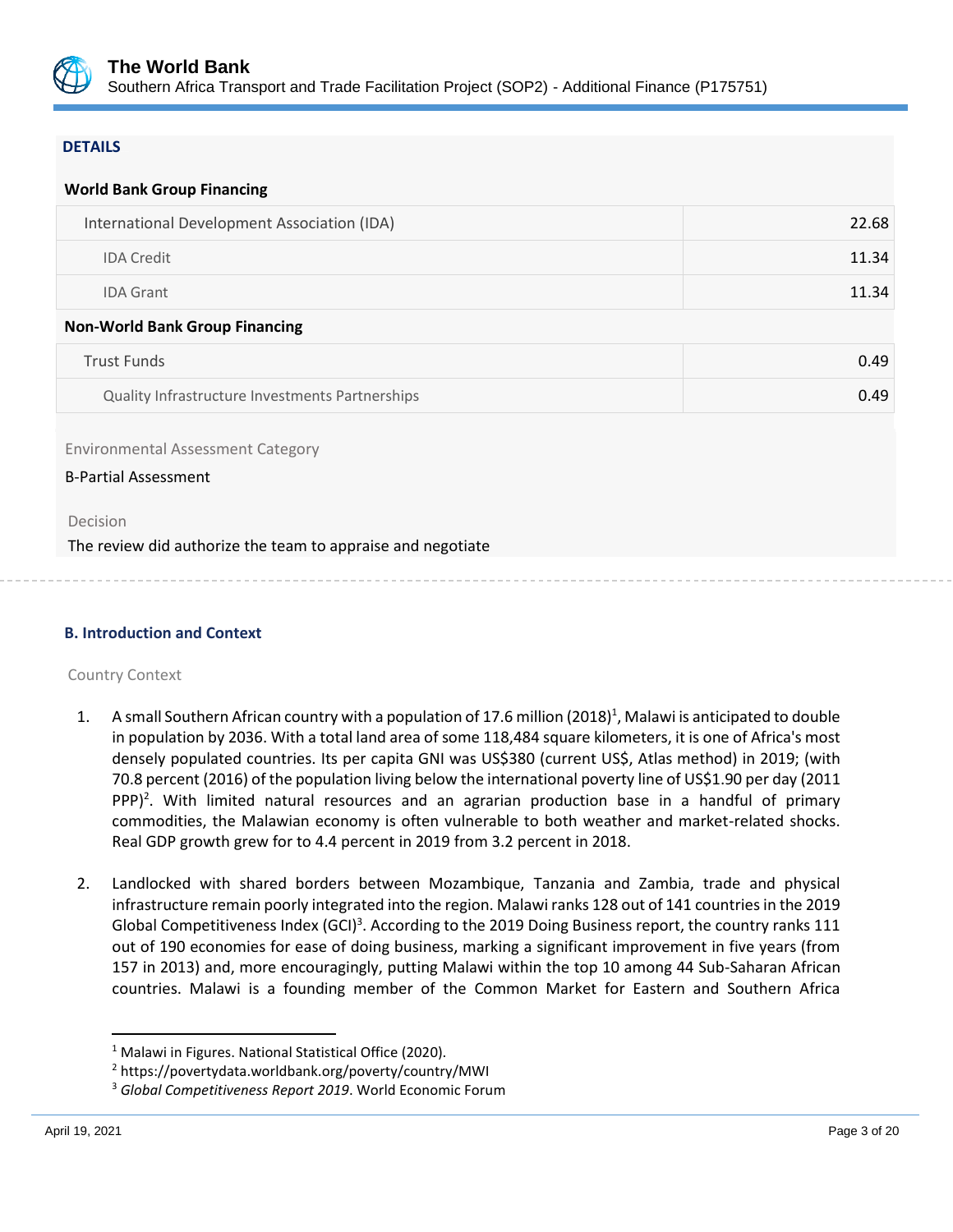(COMESA), and is also a member of the Southern African Development Community (SADC), a regional economic community comprising 15 Member States.

- 3. Prone to droughts and floods that have direct impacts on the economy and living conditions, there is a high likelihood that weather and extreme events will continue to impede Malawi's development. Its topography, latitude and altitude, as well as the presence of Lake Malawi, all play a significant role in influencing the country's climate. Evidence from regional climate models suggest that Malawi will experience further shifts in seasons due to climate change, with decreases in rainfall during dry seasons and increases during the wet season.
- 4. Poverty remains widespread and concentrated mainly in rural areas. Approximately 81 percent of Malawi's population lives in rural enclaves. The moderate national poverty rate has increased slightly from 50.7 percent in 2010 to 51.5 percent in 2016, but extreme (ultra) national poverty has decreased from 24.5 percent in 2010 to 20.1 percent in 2016.<sup>4</sup> Female headed households tend to have fewer assets and less access to infrastructure and basic services than male headed households, with poverty headcount rates of female headed households around 9.5 percentage points higher. <sup>5</sup> Poverty is driven by poor performance of the agriculture sector, volatile economic growth, population growth, and limited opportunities in non-farm activities. Despite improvements in food security nation-wide, the country is still experiencing frequent food shortages, especially in the southern part of the country.
- 5. The unequal status of women in Malawi is complicated by the inter-locking factors of general poverty and discriminatory treatment in the family and public life. Malawi ranks 174 out of 188 countries on the UN's 2019 Gender Inequality Index (GII). In terms of labor force participation, 81 percent of men compared to 72 percent of women (ages 15 and above) are in the workforce. More women (76.7 percent) than men (67.6 percent) are employed in the agricultural sector, which is the mainstay of Malawi's economy. A larger proportion of men (44 percent) than women (33 percent) is salaried workers. Discriminatory customary laws and norms in Malawi also contribute to sustain gender disparities in asset ownership and status of women<sup>6</sup>.
- 6. Further strengthening of governance and accountability are crucial to improving public sector management and service delivery. The 2019 Corruption Perceptions Index scores Malawi at 31/100 near the bottom 30 percentile, ranking it 123 out of 198 countries<sup>7</sup>. One in five interactions with the public sector are reported to have involved bribes, with the highest incidence for construction permits, import licenses, and electricity connections—all three areas that are likely to be key factors for successful business entry<sup>8</sup>. The 2018 Systematic Country Diagnostic confirms that despite the efforts to advance the anticorruption agenda, implementation gaps are wide, and corruption and patronage remain endemic.

<sup>4</sup> National Statistical Office, Integrated Household Survey (2017).

<sup>&</sup>lt;sup>5</sup> Systematic Country Diagnostic, World Bank (2018).

<sup>6</sup> ILO updated Gender and Law Database

<sup>&</sup>lt;sup>7</sup> Transparency International, 2020.

<sup>8</sup> Systematic Country Diagnostic, World Bank (2018).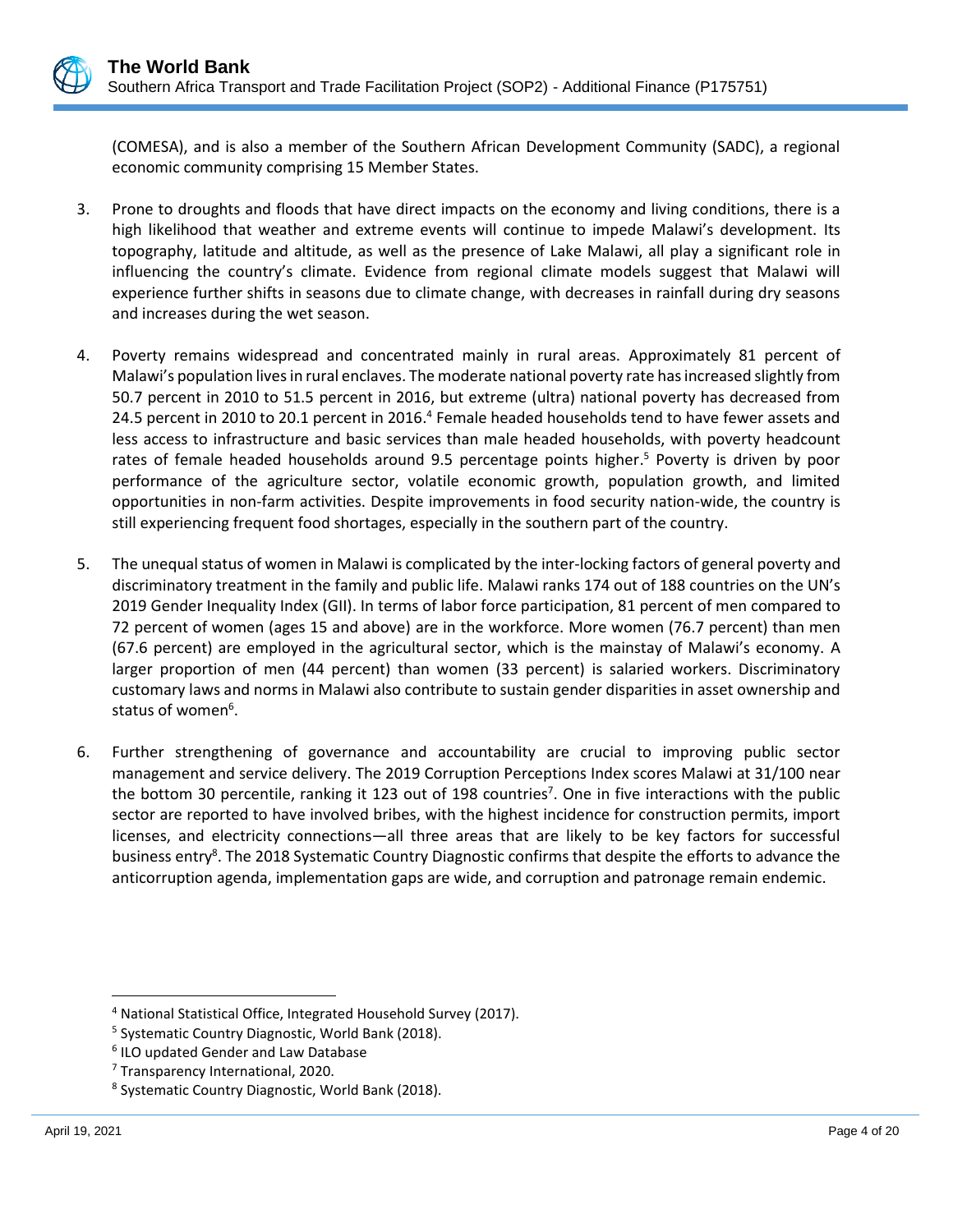

Sector and Institutional Context

- 7. Malawi is served by a relatively extensive and coherent road network that comprises links ranging from paved main roads to narrow unpaved tracks and trails. The 2,809 km of Malawi's main trunk roads form part of the SADC Regional Trunk Route Network with such corridors as the Dar es Salaam (part of North-South) corridor, Nacala corridor and Beira (Sena) corridor. The M1 road is a backbone of Malawi road network and provides an important link in the regional North-South Corridor, connecting the port of Dar es Salaam with the Malawi economic centers of Lilongwe and Blantyre as well as Mzuzu on the border with Mozambique. It supports regional trade and tourism with Mozambique in the south, Tanzania and Zambia to the west and north, and with the wider SADC region.
- 8. Road safety remains a major concern for Malawi, as road-related fatalities and injuries remain some of the highest in the world. Road crashes in Malawi cost the nation 0.78 percent of GDP in 2016 in the form of medical care and indirectly from productivity losses.

|      | <b>Annual Number of Fatal accidents in Malawi</b> |                    |                      |  |
|------|---------------------------------------------------|--------------------|----------------------|--|
| Year | <b>National Statistics</b>                        | <b>M1 Corridor</b> | M <sub>1</sub> Pilot |  |
|      |                                                   | (Nsanje-Songwe)    | (Lilongwe -Blantyre) |  |
| 2015 | 889                                               | 307                | 185                  |  |
| 2016 | 960                                               | 334                | 175                  |  |
| 2017 | 953                                               | 358                | 192                  |  |
| 2018 | 1095                                              | 405                | 230                  |  |
| 2019 | 1061                                              | 395                | 207                  |  |

## **Table 1: Malawi Fatal Accident Statistics**

*Source: Malawi Police Service (January 2021)*

- 9. High accident rates in Malawi are a consequence of number of factors including, but not limited to, road condition, road user behavior and lack of education, inadequate traffic management facilities, and lack of visibility after dark. Road passenger transport and road safety regulation is within the jurisdiction of Directorate of Road Traffic and Safety Services (DRTSS), under the Ministry of Transport and Public Works (MoTPW).
- 10. Institutional reforms in the road sector in 2006 led to the creation of the Malawi Roads Authority (RA) for road maintenance management of national road assets and the Roads Fund Administration (RFA) to administer the collection and use of fuel levies and other eligible charges. The RA reports to the MoTPW responsible for policy and strategy development, regulatory and legislative functions. However, planning and execution of routine and periodic maintenance for District and Community Roads is managed by respective District Councils. District road programs are supposed to be funded on a cost sharing basis with the RFA, but receive limited capital investment or recurrent expenditure, and sustainability remains a major concern. The MTPW Comprehensive Medium-Term Implementation Framework (2020-2025) indicates that the unconstrainted investment demand for all road preservation and upgrading is MK2.3 trillion (approximately US\$2.955 billion). In recent years, the average annual budget from both paved and unpaved roads works was approximately MK74.1 billion (US\$ 95 million equivalent).
- 11. The RFA is responsible for GoM's annual road sector budget implementation and reports to the Ministry of Finance, Economic Planning and Development (MoFEPD). The RFA currently receives revenue from the fuel levy and international transit fees to finance the maintenance and rehabilitation of public roads, along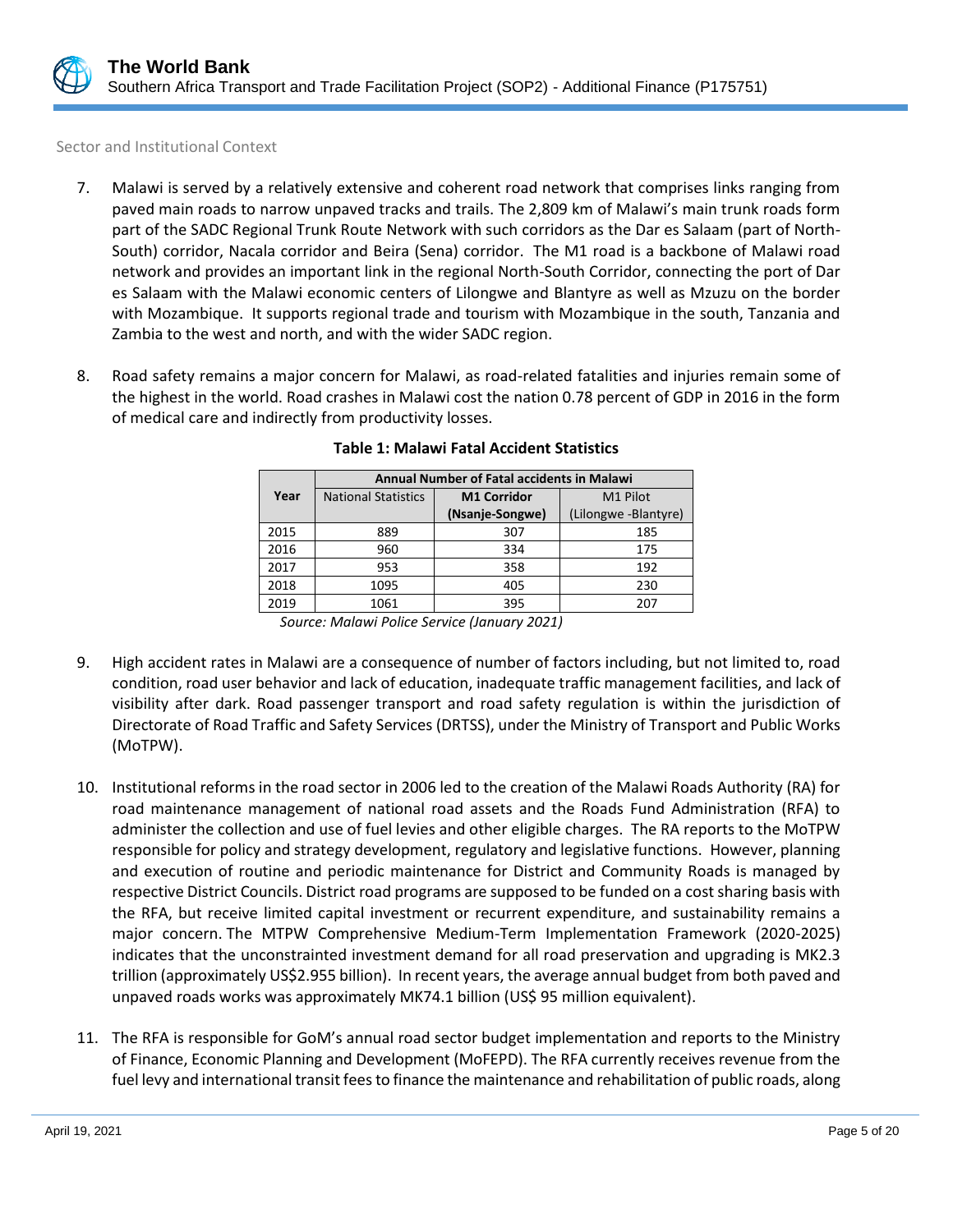

with related surveys and monitoring activities. The fuel levy that is currently set at 11 percent generates an estimated MK39.3 billion annually (US\$50.46 million)<sup>9</sup>. While the RFA's income may also be supplemented by Government grants and loans, mandated road projects outside the budget has exacerbated the concerns over accumulated arrears, which in 2019/2020 amounted to MK71.9 billion (US\$92.4 million). This has posed a major challenge for the road sub-sector.

## **C. Development Objective(s)**

Original PDO

The objective of the Southern Africa Trade and Transport Facilitation Program - Phase 2 is to facilitate the movement of goods and people along the North-South Corridor and at the key border crossings in Malawi, whilst supporting improvements in road safety and health services along the corridor.

#### Key Results

- Reduction in average journey time for an imported container (TEU) from the Songwe/Kasumulu border with Tanzania to Lilongwe in Malawi on the corridor;
- Reduction in average time required for trucks to cross the borders from/to Malawi to Tanzania at Songwe, and to Mozambique at Dedza, Mwanza, and Muloza;
- Reduction in total vehicle operating costs (VOC) on Karonga Songwe road section;
- Number of users benefitting from new/improved health centers on Lilongwe Blantyre section, and the percentage of which female; and
- Reduction in the number of fatal accidents on the M1 corridor per year

### **D. Project Description**

### 12. **Component 1: Improving the Road Infrastructure (Original Credit US\$28 million; AF US\$31.5 million).**

(a) *Component 1(a): The Karonga – Songwe Section of the M1 Corridor (US\$25 million).* This subcomponent has supported the improvement of the 46 km Karonga – Songwe section of the M1 road. The road works have created better pedestrian environments, enhanced road operational safety, and increased drainage capacity to improve climate resilience at locations prone to inundation during high intensity rainfall events. Safety improvements include road signing and signaling, speed bumps and rumble strips at key locations to help alert drivers and reduce speeds in built-up areas, provision of shoulders in zones close to villages so as to provide adequate facilities for pedestrians; and provision of bus stops and approach areas, and rest stops. Though the major rehabilitation works for northern section of the M1 Corridor (46 km) has achieved practical completion, there are serious concerns with the quality of construction after identification of premature pavement defects. An independent technical auditor was therefore mobilized in November 2019 and a determination of the technical audit was originally expected in May 2020. Completion of the technical audit has been significantly delayed due to Covid-19 as

<sup>&</sup>lt;sup>9</sup> This excludes an amount of MK15 per litre included in the fuel levy which goes directly to Government's Consolidated Account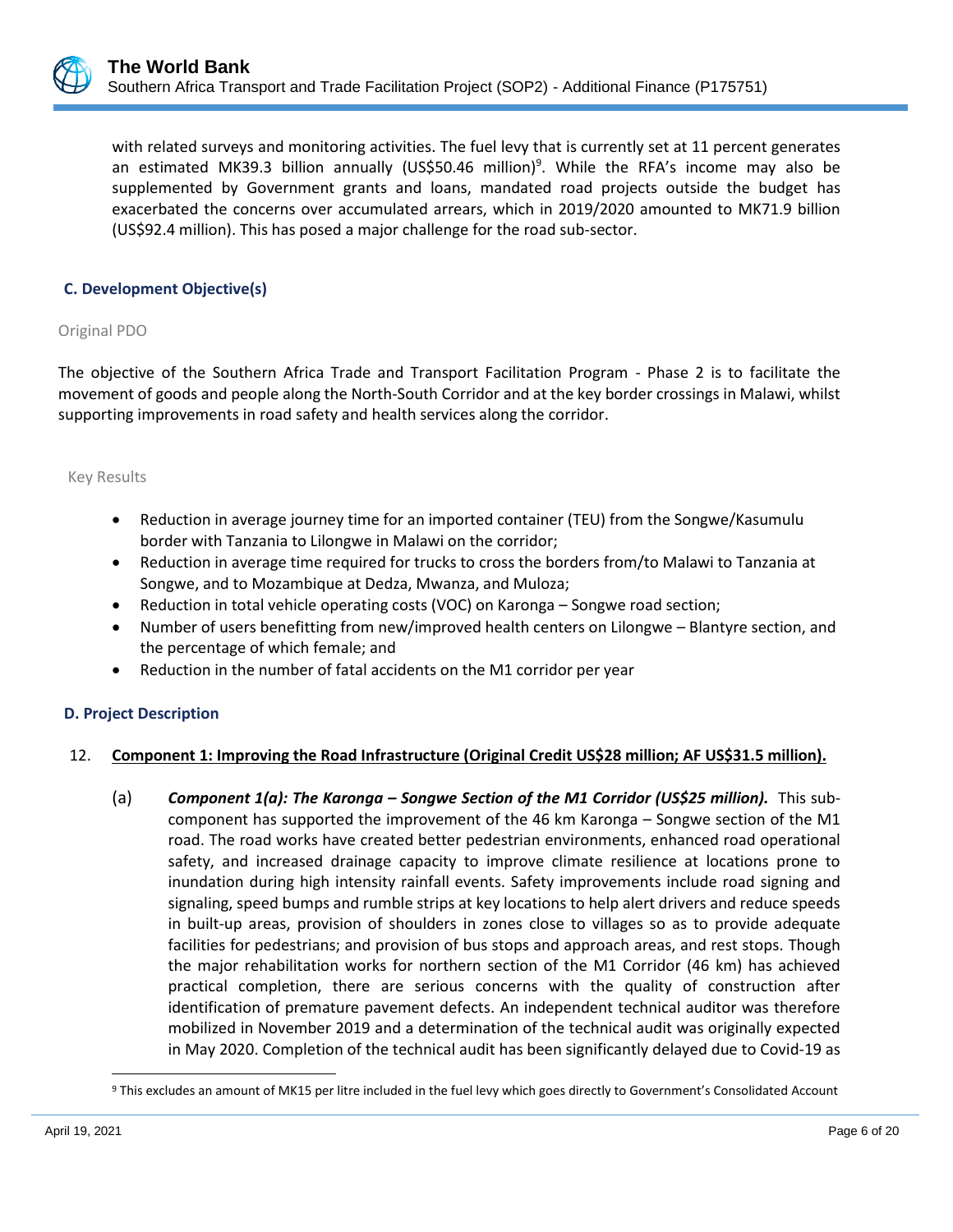

the technical auditor, based in South Africa. The critical analysis under the assignment required in-country site visits, observations and lab testing in Malawi. The technical audit is expected to be completed by April 2021. The audit recommendations are expected to confirm all remedial road work requirements to meet contract specifications, which could foreseeably be completed by late-2021. There is no financing associated with the remedial work requirements that will be emanate from the technical audit findings. The civil works contract has not been handed back over to RA and therefore yet to enter under defect liability period. As such, the contractor continues to bear full responsibility of the workmanship and conformance to technical specifications - all rectification work is to be executed without contract variation orders.

- (b) *Component 1(b): Accident Blackspot Intervention (original allocation US\$3 million, revised allocation US\$6.5 million).* This sub-component will support the mitigation of priority accident blackspots on the M1 north-south corridor. Final detailed engineering designs and related safeguard instruments have been completed for seven accident blackspot improvement locations at Trading Centers along the M1 within the Lilongwe and Blantyre corridor – Mponela, Lumbadzi, Chimbiya, Lizulu, Tsangano Turn off, Kampepuza, and Lunzu Trade Centers. The designs at two locations, Mponela and Lumbadzi TCs, will be integrated into contract tender packages and implemented through the road rehabilitation financed separately through larger civil works packages financed by European Investment Bank. The civil works packages for five accident blackspot interventions at Chimbiya, Lizulu, Tsangano Turn off, Kampepuza and Lunzu TCs are ready to be procured but await confirmation of available funding. The investments remain essential to supporting both the related PDO indicator on reducing fatal accidents between Lilongwe and Blantyre and the associated intermediate target of completing all seven accident blackspot interventions.
- 13. **Component 2: Improving the Social Infrastructure (original allocation US\$5.5 million; revised allocation US\$8.1 million).** The second component comprises two sub-components to mitigate the social costs associated with road trauma and traffic safety:
	- (a) *Component 2(a): Improving management of road safety (original allocation US\$2 million; US\$2.15 revised allocation).* This sub-component is to facilitate DRTSS with necessary resources and tools, including (i) the purchase of equipment (handheld speed detection radars, breathalysers) and mobile weigh scales (ii) undertaking of baseline surveys (seatbelt wearing and drunk driving), (iii) educational road safety campaigns, (iv) a study to estimate the socio-economic cost of road traffic accidents, and (v) technical assistance to design and support the DRTSS in implementing the pilot. The project has completed acquisition of DRTSS vehicles, equipment and technology products<sup>10</sup> that provide the requisite means for DRTSS to undertake studies on campaigns emphasizing the proper use of seat belts, speed controls, and drunk driving deterrence. Further, DRTSS has installed the Data for Road Incident Visualization, Evaluation and Reporting (DRIVER) open-source software and mobile app on portable devices as an effort to digitize its records and develop a geo-spatial road accident database. DRTSS has completed a baseline study on use of seat belts during speed control campaigns but has not had enough project resources budgeted to undertake baseline studies on drunk driving deterrence.

<sup>&</sup>lt;sup>10</sup> Including 50 PDAs and 50 portable printers to support DRTSS in records and citations; 13 breathalyzers; 10 hand-held speed detectors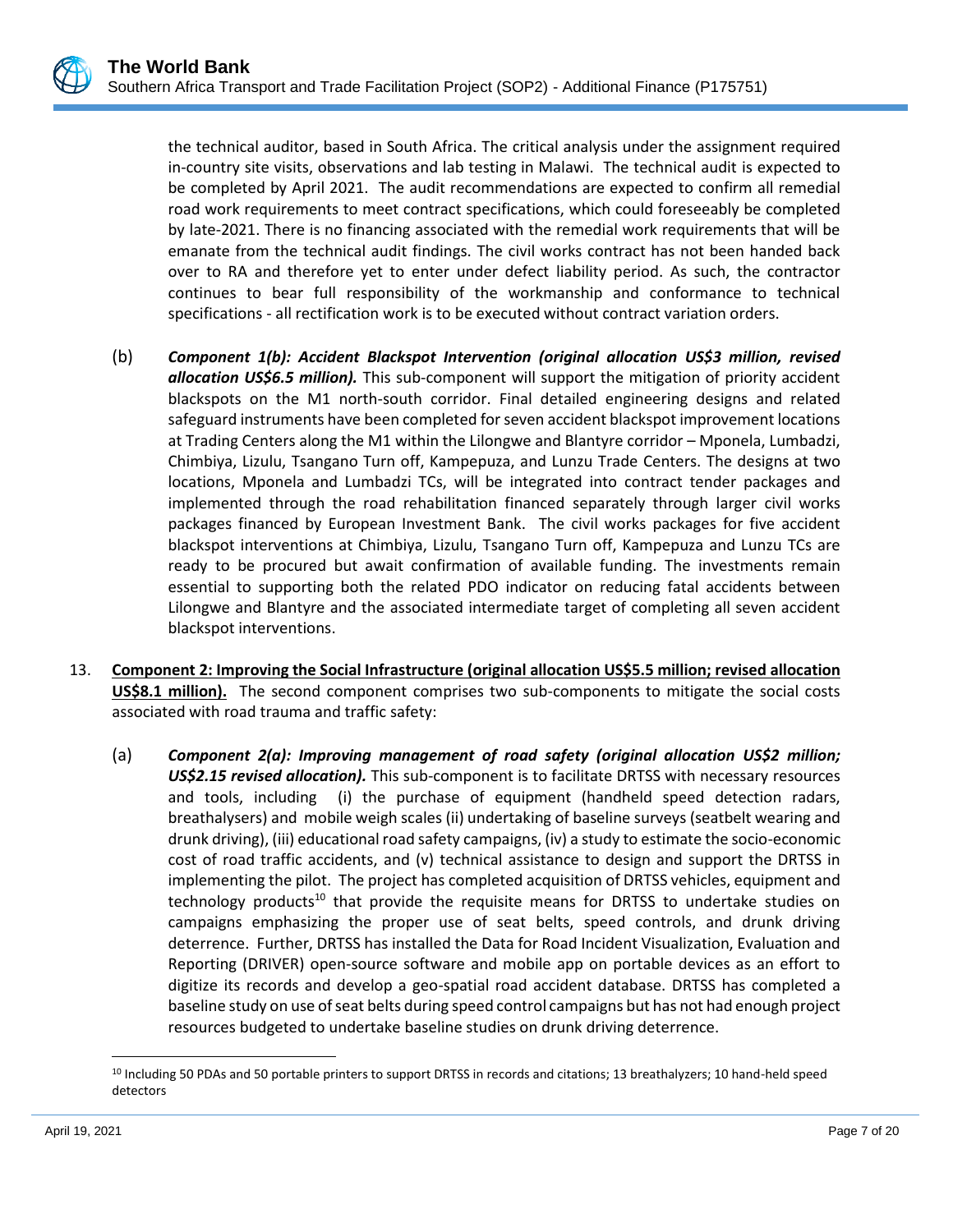

(b) *Component 2(b): Improving health services and emergency response (original allocation US\$3.5 million, revised allocation US\$5.95 million).* This sub-component will refurbish and extend priority health facilities in trauma care and provide technical assistance to develop the capacity of the staff in the local health facilities, in HIV/AIDS awareness, counseling and testing. It will also support the piloting of an emergency response service for road traffic accidents. The Ministry of Health (MOH) "118"<sup>11</sup> EMS Call Center, housed in Lilongwe at the College of Health Sciences adjacent to Kamuzu Central Hospital (KCH), has been established with necessary IT, internet and other resources. The 118 EMS Pilot objective focuses on the M1 Road Corridor between Lilongwe and Blantyre, which records the highest rates of road trauma injuries and fatalities in Malawi. The pilot coverage area served by computer-aided ambulance dispatch capability is supported by twelve (12) emergency vehicles procured through UNOPS, supplied with equipment and medical kits, $12$  and equipped with GPS tracking capabilities that supports ambulance response, movements and patient monitoring. First responders, pre-hospital emergency medical services and in-hospital trauma care have undergone training to respond to road traffic accidents (RTAs). The ambulances are positioned at respective hospital facilities, increasing beneficiaries' prospects of accessing urgent care health services. However, while the 118 EMS pilot has been operational for more than one year, a combination of staffing shortages for call center operators, together with Information and Communication Technology (ICT) and data management challenges and an insufficient focus on media and public awareness campaigns related to use and availability of 118 EMS response have limited its performance over the pilot period.

The subcomponent also includes upgrading of trauma care center (TCC) facilities along the M1 corridor within the EMS pilot area, which have yet to be constructed. These activities can enable MOH to make a potentially pivotal contribution to meeting the intended outcome of reducing fatal accidents on the M1 corridor through their ultimate handling of post-crash road trauma case management. Refurbishing up to 20 TCC facilities in the central region was originally envisaged. During implementation, a more targeted and concentrated approach to resourcing the EMS response capability was determined to be more strategic. Five of six TCC designs and safeguard instruments are nearly finalized for Queen Elizabeth Central Hospital in Blantyre, three district hospitals (Dedza, Ntcheu, and Balaka) and one community hospital (Lisungwi). A package of essential trauma care equipment has been procured for these sites, including at KCH in Lilongwe. The final detailed designs and cost estimates for works and equipment for six sites increases the total budget for trauma care centers from US\$2.0 million to a US\$2.7 million, inclusive of contingency and taxes. The associated intermediate indicator on number of sites constructed and/or equipped will be reduced to six TCCs. All TCCs and related equipment are top priorities and will be funded under the original Credit.

14. **Component 3: Improving Trade Facilitation (original allocation US\$26.8 million; revised allocation US\$33.2 million)***.* The objective of this component is to reduce the cost of cross border transport by

<sup>&</sup>lt;sup>11</sup> 118 is the established toll-free Emergency number

<sup>12</sup> Head stabilizers, Short stabilizing spinal board, spinal board strapping, oxygen resuscitator, portable automatic resuscitator, pulse oximeter, mattress for stretcher, oxygen resuscitator demand type, trauma kit, portable suction, emergency blanket, stethoscope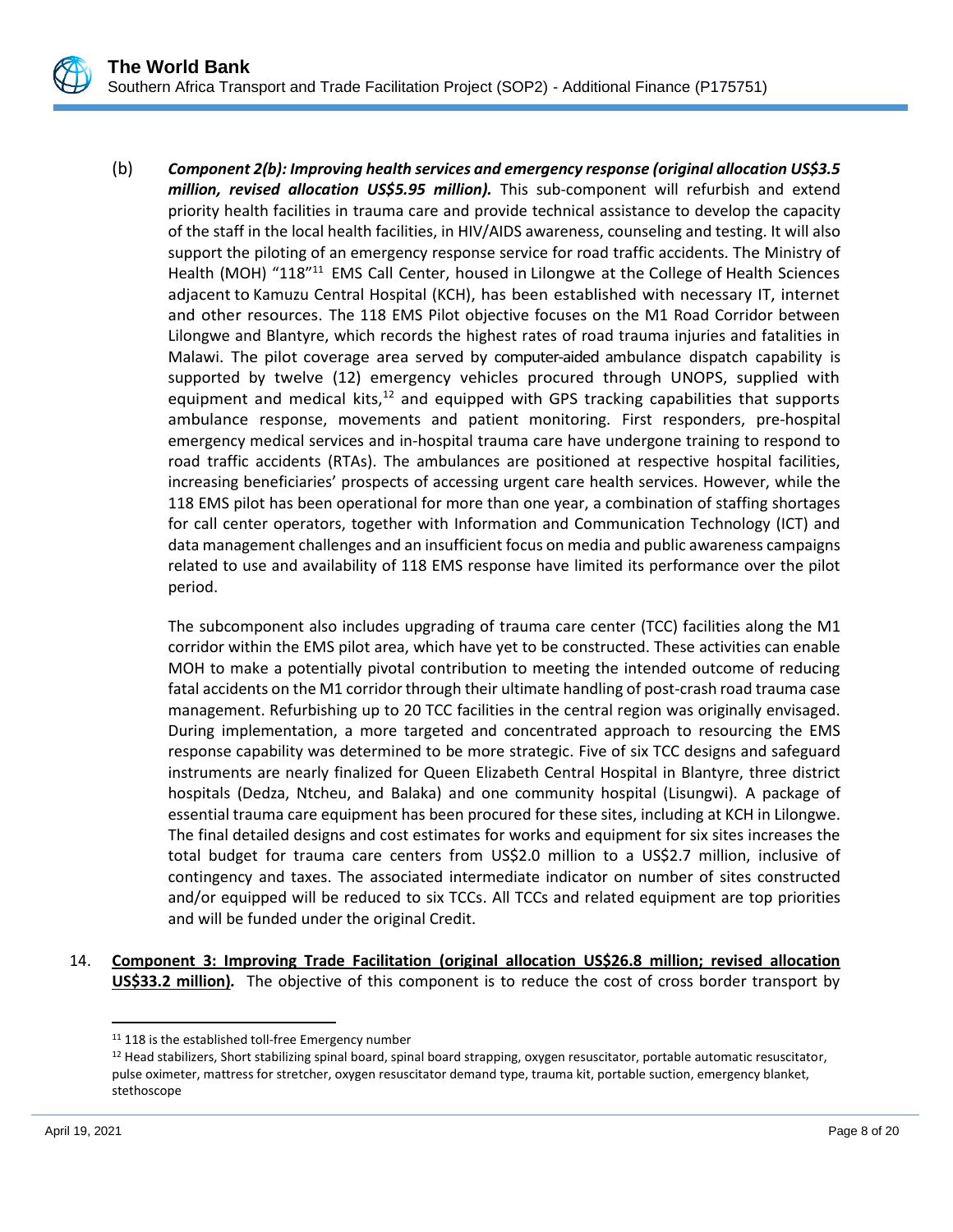modernizing, simplifying and harmonizing the trade and transit procedures and policies. This is expected to be realized through the following sub-components:

- (a) A feasibility study to assess options for establishing a National Single Window (NSW) facility. A Malawi National Single Window (NSW) Blueprint has been endorsed by all NSW national steering committee stakeholders.
- (b) Support for establishment of NSW based on the option, key elements of development, the approach, and operational models recommended in the context of Malawi national situations. MoT has revised the NSW Implementation Plan, which envisages a two-phase rollout across all agencies, has been agreed to as the basis to proceed with a 30-month timeline, considered to be consistent with international experience for rollout of similar portals. Procurement for the vendor selection to supply and install the platform and train an initial seven stakeholder agencies is expected to commence by April 2021. The NSW is now considered a crucial activity that is part of Malawi's COVID19 mitigation strategy, as it reduces physical exchanges through digital document management;
- (c) Feasibility studies and detailed designs of the upgrading and modernization of border post facilities at Dedza, Muloza Songwe and Mwanza have been completed. Ahead of a full national rollout, a pilot for the new coordinated border management model was since approved for Mwanza border, and preparatory tasks – including hiring of a locally-based Project Manager and logistics support - are now underway. The Mwanza pilot is anticipated for 12 months likely to begin in March 2021; and
- (d) The upgrading and modernization of border post facilities at Songwe on the Tanzania border, and Dedza, Mwanza, and Muloza border crossings on the Mozambique border. The physical infrastructure investments in border post improvements will be implemented in parallel with the necessary institutional and operational reforms to reduce the number of border agencies. Contract awards were recently finalized for the Dedza and Mwanza OSBP civil work packages for approximately US\$9.56 million and US\$4.24 million, respectively, with works commencing in early 2021. Songwe OSBP bid documents are being finalized and are expected to be issued in upon approval of Additional Finance. The implementation timeframe for the Songwe OSBP currently plans for an 18-month construction period.
- 15. **Component 4: Institutional Strengthening and Implementation Assistance (original allocation US\$8.7 million; revised allocation US\$10.69 million).** The fourth component provides necessary project management, implementation assistance and capacity building to the RA, and strengthening of the institutional framework for transport. The specific activities to be funded through the project include:
	- (a) Preparation of a National Transport Masterplan (2017-2037), to guide the sustainable development of the transport sector, which has been completed and was adopted by the MoTPW in December 2017 and formally launched in March 2018;
	- (b) A qualified consultant engineering firm was contracted for the preparation of designs and supervision of works to mitigate the accident blackspots. The final detailed design and related safeguard instruments have been completed for seven accident blackspot improvement locations at Trading Centers along the M1 between Lilongwe and Blantyre – Mponela, Lumbadzi, Chimbiya, Lizulu, Tsangano Turn off, Kampepuza, and Lunzu;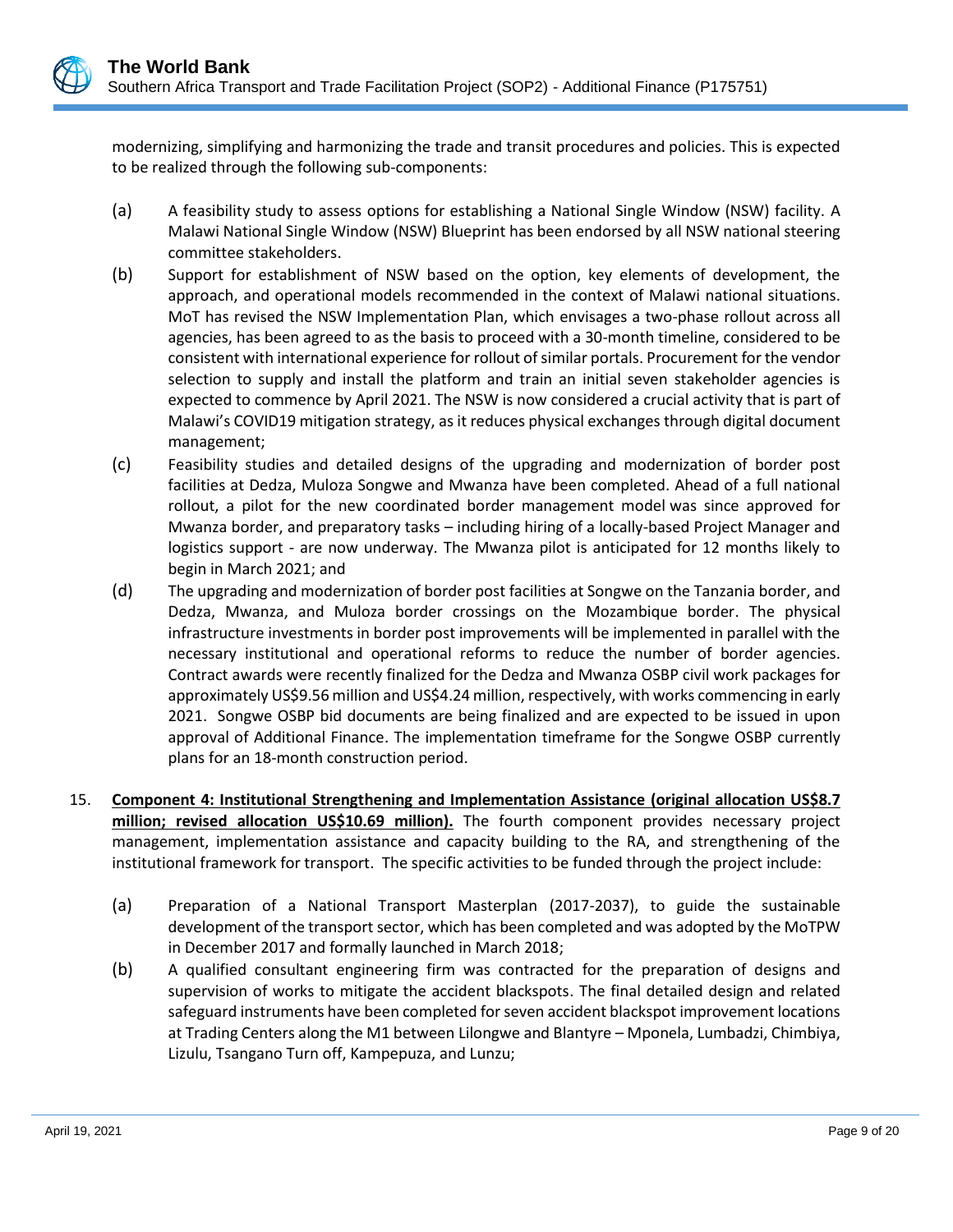

- (d) Feasibility study, detailed design and safeguard instruments have been completed for civil works on priority sections road upgrading equivalent to 70 km between between Kacheche – Chiweta (financed by the European Investment Bank (EIB)) and 147 km between Mzimba Turn off – Mzuzu – Kacheche (funding to be determined),
- (e) As part of the project's governance and accountability plan, a consultant firm is currently undertaking an independent technical audit of works to investigate premature pavement defects on the newly constructed Karonga-Songwe road section;
- (f) The focus of consultants to establish the road asset management system aims to prepare a strategy for functional parameters. The AF will contribute US\$485,000 in grant funding from the Quality Infrastructure Investment (QII) Program towards development of a Road Asset Management Strategy for RA.
- (g) The procurement of integrated accounting and contract management software to the RA has been separated into HR financial management software and procurement and contract management systems to be integrated with national e-procurement development;
- (h) Support to the RA to assist the Project Implementation Team (PIT) in project oversight and management responsibilities. This includes individual consultants to support both fiduciary, environmental and social management, monitoring and evaluation, and other just-in-time technical experts for all components;
- (i) A study to ascertain the structure, responsibilities and necessary resources for a network manager in the rail sector, which will be dropped from the project; and
- (j) Capacity building and training. To date, a total of 69 persons from RA, RFA and MoTPW have been trained in a range of subjects, including construction management, safeguards management, gender, and public-private partnerships in the transport sector. AF resources will contribute to further staff skills and knowledge.

## **E. Implementation**

Institutional and Implementation Arrangements

- 16. A Project Steering Committee (PSC) is chaired by the MoTPW. The primary implementing agency is RA. The PSC composition includes representation from the RA, DRTSS, Ministry of Health (MOH), Malawi Revenue Authority (MRA), and Ministry of Industry and Trade (MIT). The PSC is responsible for, *inter alia,*  the review and validation of: (a) Annual Work Plans; (b) the Project's evaluation and supervision reports; and (c) the Project's financial management and accounting reports.
- 17. The RA was established by an Act of Parliament No. 3 of 2006. Though it is an independent statutory company, the organization reports to the MoTPW. The RA is the primary implementing entity for the project activities, responsible for overall project management, including safeguard compliance, procurement, contract administration and formal reporting requirements. The responsibility for monitoring environmental and social aspects will lie with RA, who will support the project in the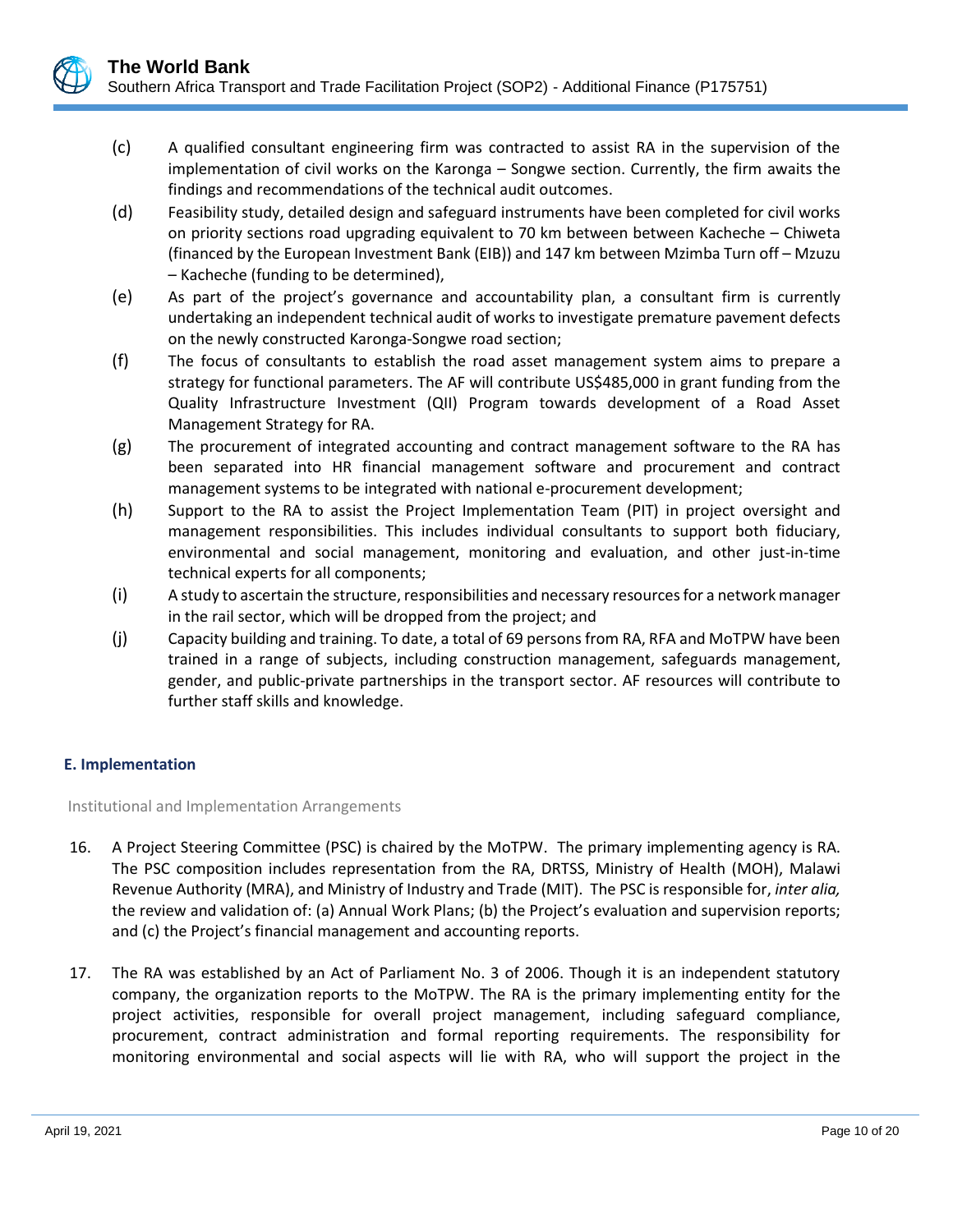environmental and social safeguard issues and coordinate with the PIT to ensure compliance with national regulations and the Bank's Safeguard policies.

- 18. The RA works in combination with the RFA on the financial management, and the preparation and submission of disbursement requests. The responsibilities of RFA will include, *inter alia*: (a) the management of the designated accounts; (b) financial management reporting of the overall project; (c) ensuring the execution of the audit of the project; and (d) preparation of quarterly financial reports.
- 19. The PIT consists of a project manager that is a full-time employee of RA and individual consultants that include one procurement specialist, social safeguard specialist and project accountant at RFA. The PIT will continue to draw on technical expertise from both in-house sources and/or consultants for related policy, strategic and technical guidance such as to: (a) MRA and MIT collaboration on NSW elements, consolidated border management, and other trade facilitation activities, (b) DRTSS on road safety improvements, and (c) MOH for the health services and emergency response improvements.
- 20. Upon an internal functional review that was completed in July 2019, an Environmental and Social Planning section was established under the Planning and Development Department and is currently staffed by one (1) Senior and one (1) Environmental and Social Planning Officer. The RA Board of Directors approved a new environment and social staffing structure in February 2021. To effectuate new level of staffing in place, the new RA- ESPU organizational model requires approval by Office of President and Cabinet (OPC), which can potential be presented to OPC by end-May 2021. The structure for the unit entails the following roles:
	- Environmental and Social Manager to report to the Director of Planning and Design and the Chief Executive Officer
	- Senior Environmental Planner Reporting to the ES Manager
	- Senior Social Planner- reporting to the ES Manager
	- (2) Environmental Planners reporting to the Senior Environmental Planner
	- (2) Social Planners Reporting to the Senior Social Planner

### . **F. Project location and Salient physical characteristics relevant to the safeguard analysis (if known)**

The AF, like the Parent Project, is being implemented nationally to facilitate the movement of goods and people along the main road transport route of the M1 North-South Corridor and at the key border crossings in Malawi. All activities within the AF were identified within the parent project but have yet to be implemented due to cost overruns/financing gaps. The AF activity locations were acknowledged through the Parent Project safeguards instruments, which were prepared and disclosed accordingly. The AF activities were included in the parent ESMF and RMF and will not introduce any new activities with environmental and social risks. The location of the AF interventions remain unchanged from those previously identified and are not expected to have any negative impacts on natural or critical habitats. The environmental and social conditions at these locations remain the same as in the parent ESMF and RMF. Most interventions are expected to be within an existing road right-of-way, or within the footprint of existing facilities, or on land which has been heavily modified. Thus, the environmental risks have been assessed to remain constant and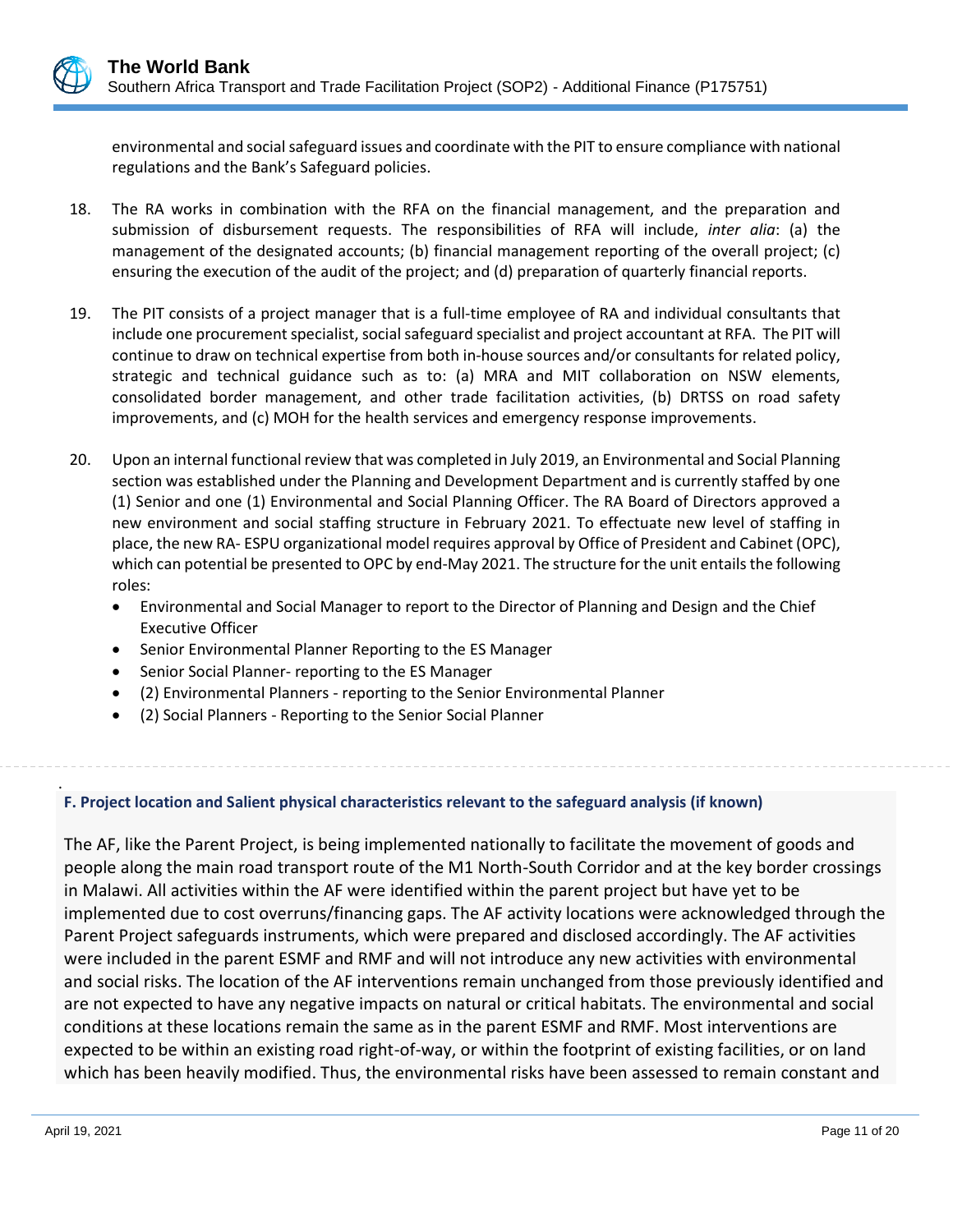Environmental risk is rated Moderate. As such, the AF has the same E&S baseline and country-wide coverage. The main adverse environmental and social impacts are site specific and transient, and relate to (i) remedial road works for the Karonga-Songwe road, (ii) civil works to remove accident blackspots at five locations along the M1 road (Chimbiya, Lizulu, Tsangano Turn off, Kampepuza and Lunzu trade centers), (iii) construction of trauma care centers at Queen Elizabeth Central Hospital (Blanytre), Dedza, Ntcheu, and Balaka district hospitals and Lisungwi community hospital, and (iv) improvement of border crossing facilities at Songwe, Mwanza, and Dedza borders. The ESMF and RMF outlines the processes for the preparation of site specific ESIA or ESMPs and RAPs, which have been successfully prepared during implementation of the Parent Project to date and will continue in the AF. The civil works interventions at the identified accident blackspots and the One Stop Border Posts require minor land acquisition. The development of trauma care centers involves new construction at the identified hospitals. All health center upgrading is within the footprint of the existing facilities, or on publicly owned land, therefore no land acquisition is required.

## **G. Environmental and Social Safeguards Specialists on the Team**

Feng Ji, Environmental Specialist Violette Mwikali Wambua, Social Specialist

## **SAFEGUARD POLICIES THAT MIGHT APPLY**

| <b>Safeguard Policies</b>                                         | Triggered? | <b>Explanation (Optional)</b> |
|-------------------------------------------------------------------|------------|-------------------------------|
| Environmental Assessment OP/BP 4.01                               | Yes.       |                               |
| Performance Standards for Private Sector<br>Activities OP/BP 4.03 | No.        |                               |
| Natural Habitats OP/BP 4.04                                       | No.        |                               |
| Forests OP/BP 4.36                                                | No.        |                               |
| Pest Management OP 4.09                                           | No.        |                               |
| Physical Cultural Resources OP/BP 4.11                            | Yes        |                               |
| Indigenous Peoples OP/BP 4.10                                     | No.        |                               |
| Involuntary Resettlement OP/BP 4.12                               | Yes        |                               |
| Safety of Dams OP/BP 4.37                                         | No.        |                               |
| Projects on International Waterways<br>OP/BP 7.50                 | No.        |                               |
| Projects in Disputed Areas OP/BP 7.60                             | No.        |                               |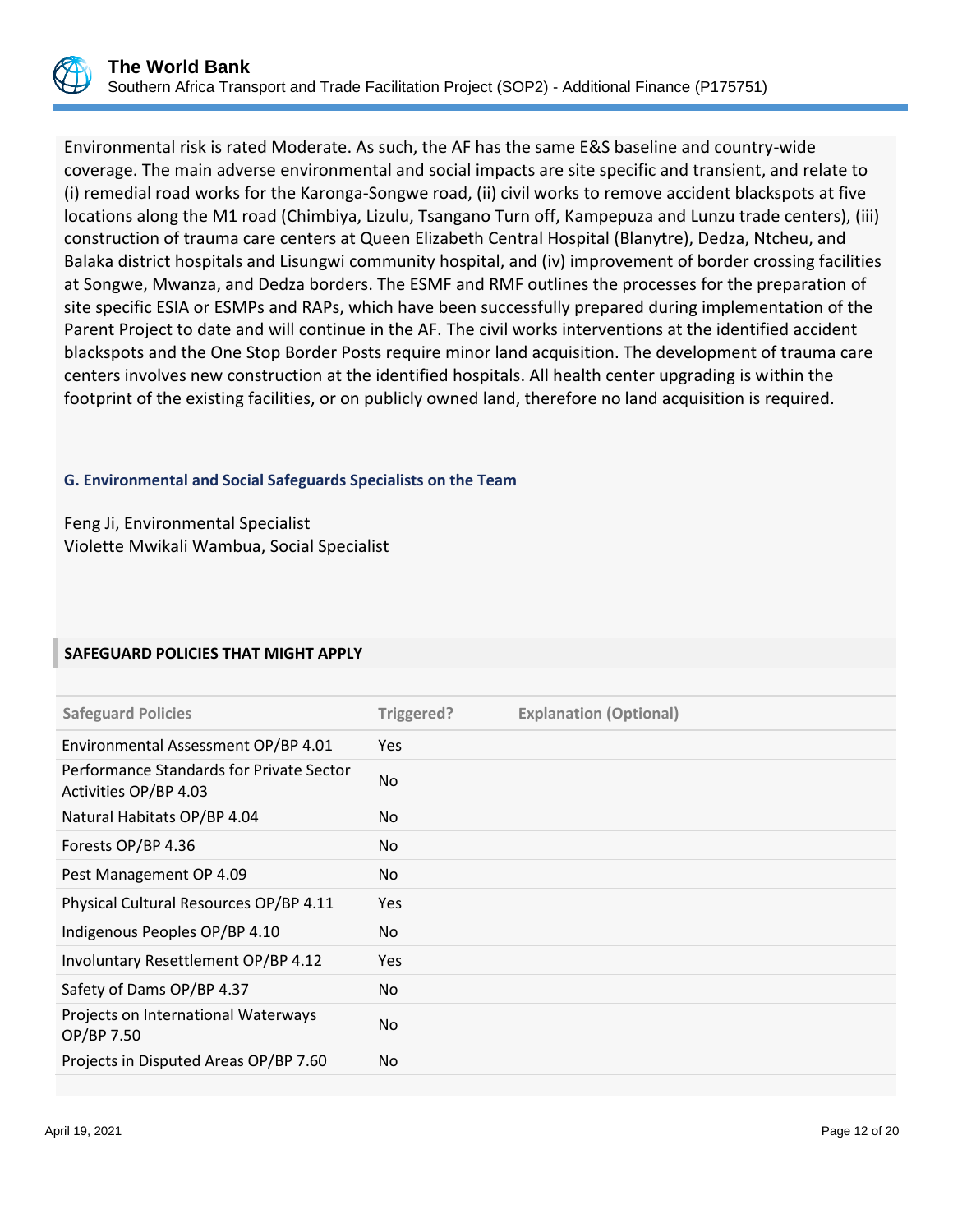

## **KEY SAFEGUARD POLICY ISSUES AND THEIR MANAGEMENT**

## **A. Summary of Key Safeguard Issues**

1. Describe any safeguard issues and impacts associated with the proposed project. Identify and describe any potential large scale, significant and/or irreversible impacts:

The primary rationale for the AF is to meet a financing gap to complete the original project scope. All activities within the AF were identified within the parent project and therefore included in the original Environment and Social Management Framework (ESMF) and Resettlement Management Framework (RMF), which conform to the World Bank safeguard Operational Policies (4.01 Environmental Assessment, 4.11 Physical Cultural Resources, and 4.12 Involuntary Resettlement). There are no changes to the current Environmental Category B classification, as the potential risks and impacts of the AF activities will not be "significant" as described under OP/BP 4.01. The AF will therefore maintain the use of World Bank OPs. The ESMF has identified key risks and potential impacts associated with the on-going and remaining original activities and proposes mitigation measures. All costs associated with expropriation or compensation is to be borne by the GoM.

The main environmental and social impacts relating to the activities have been identified within the Parent Project ESMF and RPF and include:

- community and occupational health and safety hazards, labour management issues largely during the construction stage of the sub-projects;
- soil erosion and pollution of water sources both during construction and from water run-off from roadside drainage
- habitat disruption, loss of vegetation, disturbed river habitats;
- economic displacement as a disruption of livelihoods and economic activities that may occur prior to and during construction;
- impacts on physical and cultural resources due to physical works;

• labor influx due to the use of external/foreign labor for construction works and associated impacts including increased GBV/SEA/SH, increased inflation locally; social conflicts or pressure on social amenities, and exacerbation of the prevalence of HIV/AIDs, all of which is likely to cause disruptions to local communities.

The civil works interventions at the identified accident blackspot locations (Chimbiya, Lizulu, Tsangano Turn off, Kampepuza and Lunzu trade centers) require minor land acquisition. The accident blackspots interventions remain consistent with the original intent and scope of physical improvements, drawing upon people-centric solutions in the design and construction of center medians, bus bays, shoulders and pedestrian and cyclist infrastructure that requires appropriate drainage installations and pavement overlays to ensure operational safety at the trade centers locations Accordingly, Abbreviated Resettlement Action Plans (ARAPs) are being prepared. The Project Affected Persons (PAPs) for the accident black spot interventions are composed of both traders with sheds (iron sheets and poles) and traders with shops (iron sheets brick walls and cement floors). These traders will be economically displaced. There is a total of six houses affected at Tsangano trading center whose owners will be physically displaced.

The sub-component on piloting Emergency Response and development of trauma care centers involves new construction at Dedza, Ntcheu, and Balaka district hospitals the Lisungwi community hospital, All health center upgrading is within the footprint of the existing facilities, or on publicly owned land, therefore no land acquisition is required. ESMPs have been prepared to address construction related impacts, as well as the requirements to ensure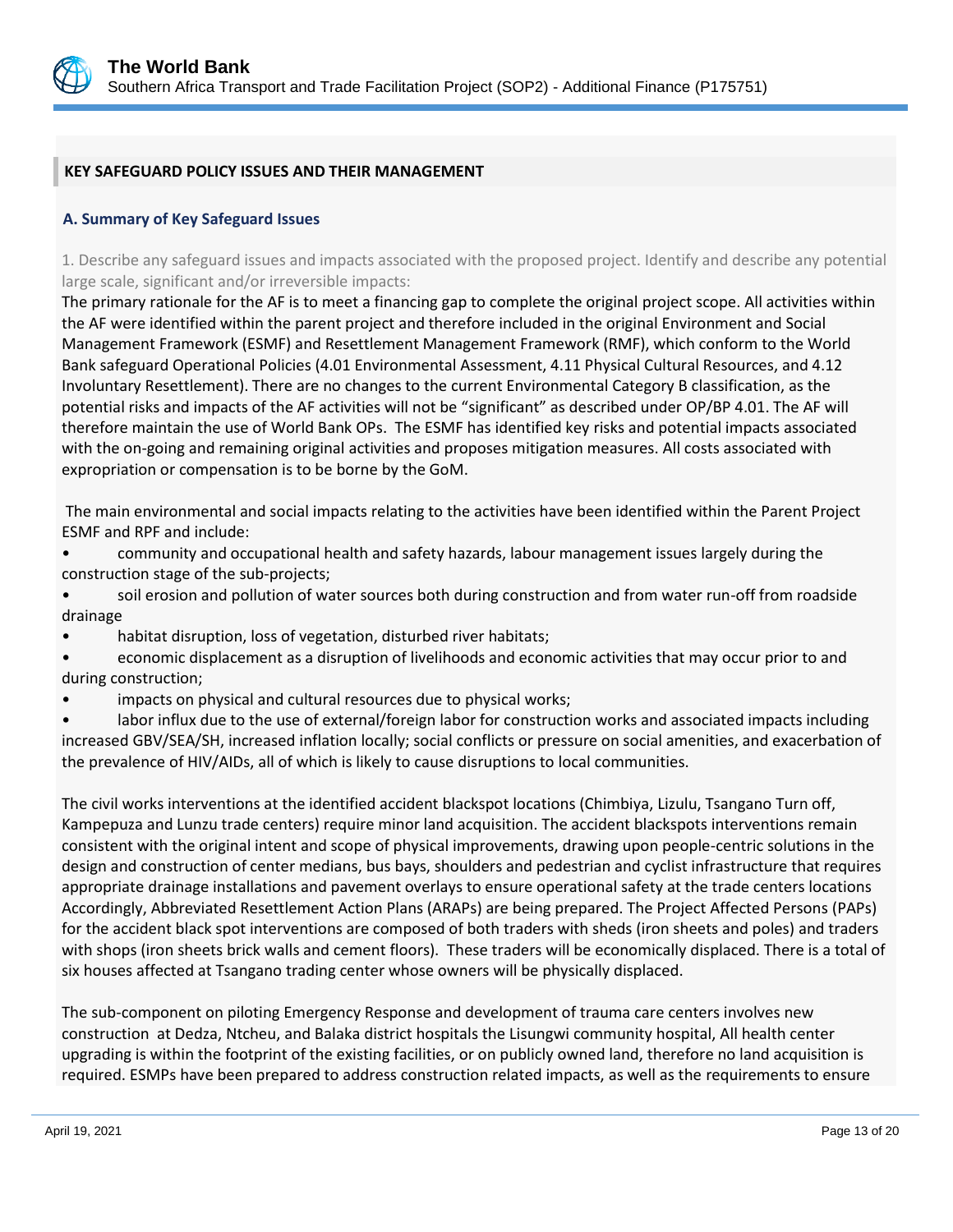

appropriate disposal and management of medical waste during operation.

The One Stop Border Post (OSBP) improvements at Songwe requires minor land acquisition. The various improvements to address insufficient parking space, ICT connectivity, and necessary equipment and facilities for physical inspections are consistent with the original project design, which requires that adequate space and accommodations can differentiate its customer base (passenger vs freight transit) and screening/process requirements (both physical and documentary) if there are to be gains in operating efficiency and operational safety and security. The parking requirements for the anticipated traffic flows required land acquisition with the altimetry level for parking accommodations necessitating earthworks to be level with the existing Border Post operation area and to avoid potential flooding, thus increasing construction cost estimates. The Songwe ESIA and RAP are in preparation. ARAPs and resettlement completion reports for Dedza and Mwanza OSBPs illustrate the Project's ability to successfully implement land acquisition and resettlement. The same process will be completed for Songwe OSBP.

With regard to potential physical and cultural resource (PCR), no impact to any physical or cultural resources is expected. However, as there will be earth works chance findings may occur. The ESMF includes a Chance Find Procedures and corresponding protocols of action.

A Gender-Based Violence risk assessment has been undertaken to analyze both Sexual Exploitation and Abuse (SEA) and Sexual Harassment (SH) risks in the context of the project areas of influence. The assessment outcomes indicate a moderate to substantial risk, depending on the subprojects' possible labor influx among other contextual factors. The labor risk profile is deemed to be high for OSBPs, where there may be major infrastructure works, based on the anticipated number of workers relative to the absorption capacity of communities, while works at the accident blackspot trading center locations, which are medium-sized civil works entail a substantial labor influx in the project areas of influence. While there have been no GBV/SEA/SH cases reported under this operation to date, project activities have been accordingly retrofitted consistent with the risk rating, including the recruitment of a GBV Service provider for all OSBP activities.

## 2. Describe any potential indirect and/or long term impacts due to anticipated future activities in the project area:

Significant long term adverse impacts associated with the project are not expected. The Parent Project's ESMF and RMF identified key risks and potential impacts associated with the on-going and remaining activities and proposes mitigation measures. The RMF guides the process for land acquisition, loss of assets, access, livelihoods and/or restrictions on land use that may be caused by construction and associated civil works. All activities within the AF were identified within the Parent Project and therefore included in the ESMF and RMF. As no new activities are proposed no additional or new potential indirect or long term impacts are anticipated. The location of the AF interventions remain unchanged from those identified in the parent project and are not expected to involve any direct negative impacts on natural habitats and forests, including critical or sensitive or high conservation areas given that most interventions are expected to be within an existing road right-of-way, or within the footprint of existing facilities, or on land which has been heavily modified.

### 3. Describe any project alternatives (if relevant) considered to help avoid or minimize adverse impacts.

During project preparation other alternatives and mechanisms were considered to minimize adverse safeguards impacts related to the civil works of the project. Drawing from experiences of other Bank Projects in the region, the design for the road will consider the road alignment and proposed intervention with the aim of reducing adverse environmental and social impacts.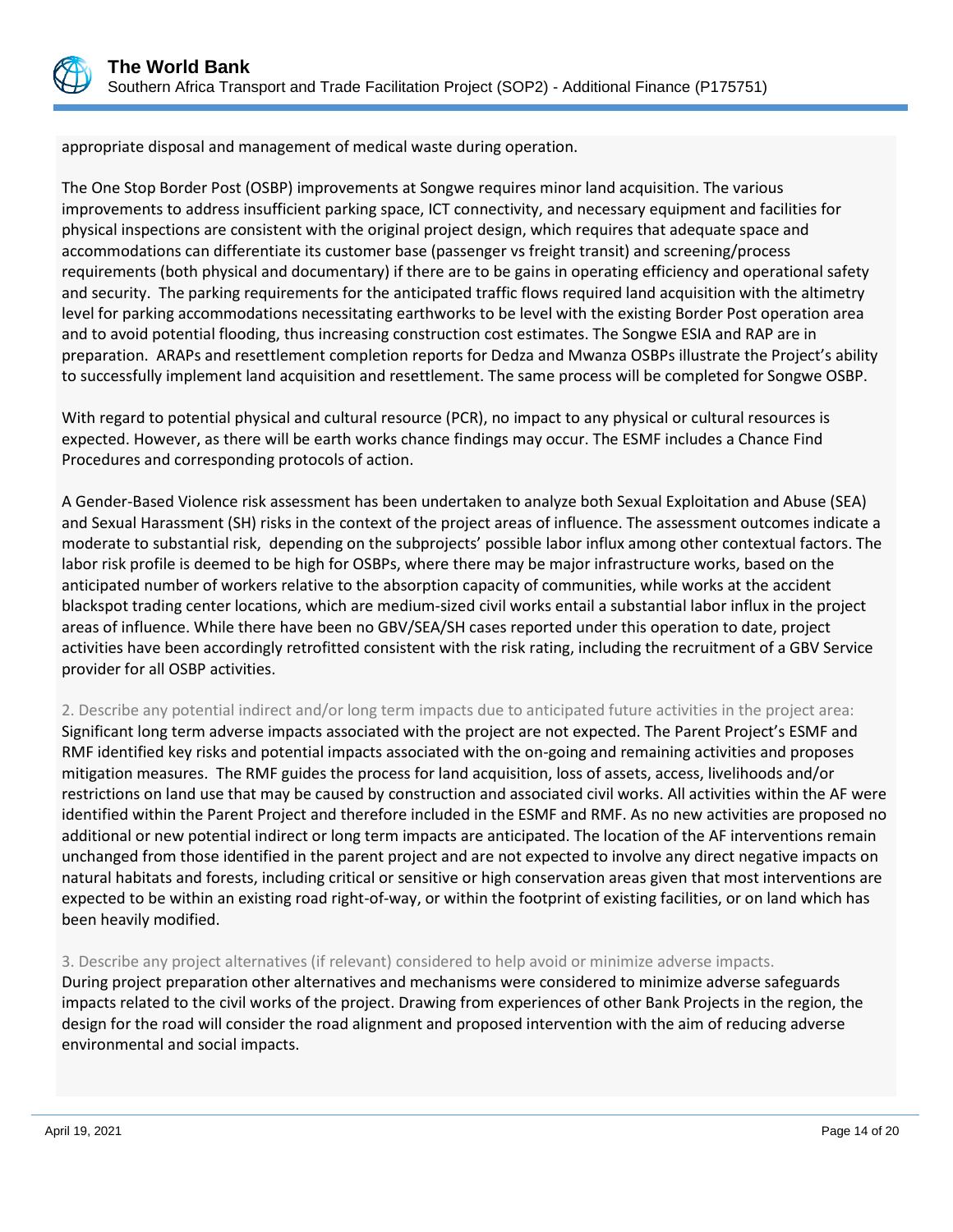

4. Describe measures taken by the borrower to address safeguard policy issues. Provide an assessment of borrower capacity to plan and implement the measures described.

The Malawi Roads Authority (RA) continues to lead several World Bank operations. Under the parent project it has coordinated GOM implementation on behalf of Project Steering Committee participants, including the MoTPW, Ministry of Health (MOH), Ministry of Trade (MoT) and Malawi Revenue Authority (MRA). The AF implementation will be led and coordinated by the existing PIU which will retain overall responsibility for environment and social risk management, as well as oversee preparation and implementation of environment and social instruments.

In February 2020 the Overall Safeguards rating was downgraded to Unsatisfactory (U). The ratings reflected project implementation challenges between October 2019 and June 2020, due to contractor non-compliance with environmental management, inadequate site protection of the Songwe quarry site and a related community land dispute at the contractor campsite. RA responded promptly to manage the respective social and environment issues while building upon recent good practices. The contractor subsequently submitted an acceptable Quarry Management Plan and completed corrective actions related to site rehabilitation (i.e. benching of slopes, proper drainage) and community protection measures (including consultations and security fencing). Further, the RA developed, completed and continues to meet the protocols included in its community consultation and communication plan, which included proper documentation of agreements with affected households, to ultimately resolve and close all registered grievances at the Karonga Songwe campsite in April 2020. This led to improving both environment and social safeguard performance ratings and the IP rating to MS in June 2020. The Parent Project is currently rated as Moderately Satisfactory for environmental and social management, as there are no significant outstanding environmental safeguard implementation issues or complaints in the parent project.

Both the ESMF and RMF have been revised to reflect alignment with WB requirements related to grievance redress mechanism accountabilities and GBV/SEA/SH prevention and response. Both frameworks, updated to acknowledge new national legislation and regulations, also direct contractors on the expectations to develop and implement COVID 19 prevention guidelines, using the WHO COVID 19 Guideline, World Bank's Environment and Social Framework (ESF) Interim Note: COVID-19 Considerations in Construction/Civil Works Projects, as well as the RA Guidelines for preventing the spread of COVID 19 on projects under implementation. The ESMF includes appropriate screening provisions and management measures in case any critical areas are identified during project preparation or implementation, and potential affectation of the physical and cultural properties (chance finds procedures) is revealed. For involuntary resettlement issues, the RA (with the support and coordination with the Bank's safeguards specialists) developed a RMF based on the Malawi's law and the World Bank Involuntary Resettlement Policy (OP/BP 4.12). The RMF has guided the preparation of the ARAP at blackspot locations, as well as at Songwe OSBP. All activityrelated Environment and Social Management Plans (ESMPs) and Resettlement Action Plans (RAPs) are being retrofitted to conform to the updated frameworks, which are designed to address the principles of the new World Bank ESF. To complement the project's existing safeguard instruments, the RA has prepared a detailed Stakeholder Engagement Plan (SEP) and Labor Management Plan (LMP). The SEP sets out public consultation processes for community dialogue and awareness raising that will be carried out in project areas to ensure people potentially affected by the project remain fully informed. The LMP acknowledges local community impacts that may arise due to labor influx at project sites with cogent measures to mitigate related risks.

Upon an internal functional review that was completed in July 2019, an Environmental and Social Planning section was established under the Planning and Development Department, and is currently staffed by one (1) Senior and one (1) Environmental and Social Planning Officer. RA is seeking Government of Malawi approval to enhance its Environmental and Social Planning Unit; the proposed structure for the expanded unit entails the following roles:

• Environmental and Social Manager to report to the Director of Planning and Design and the Chief Executive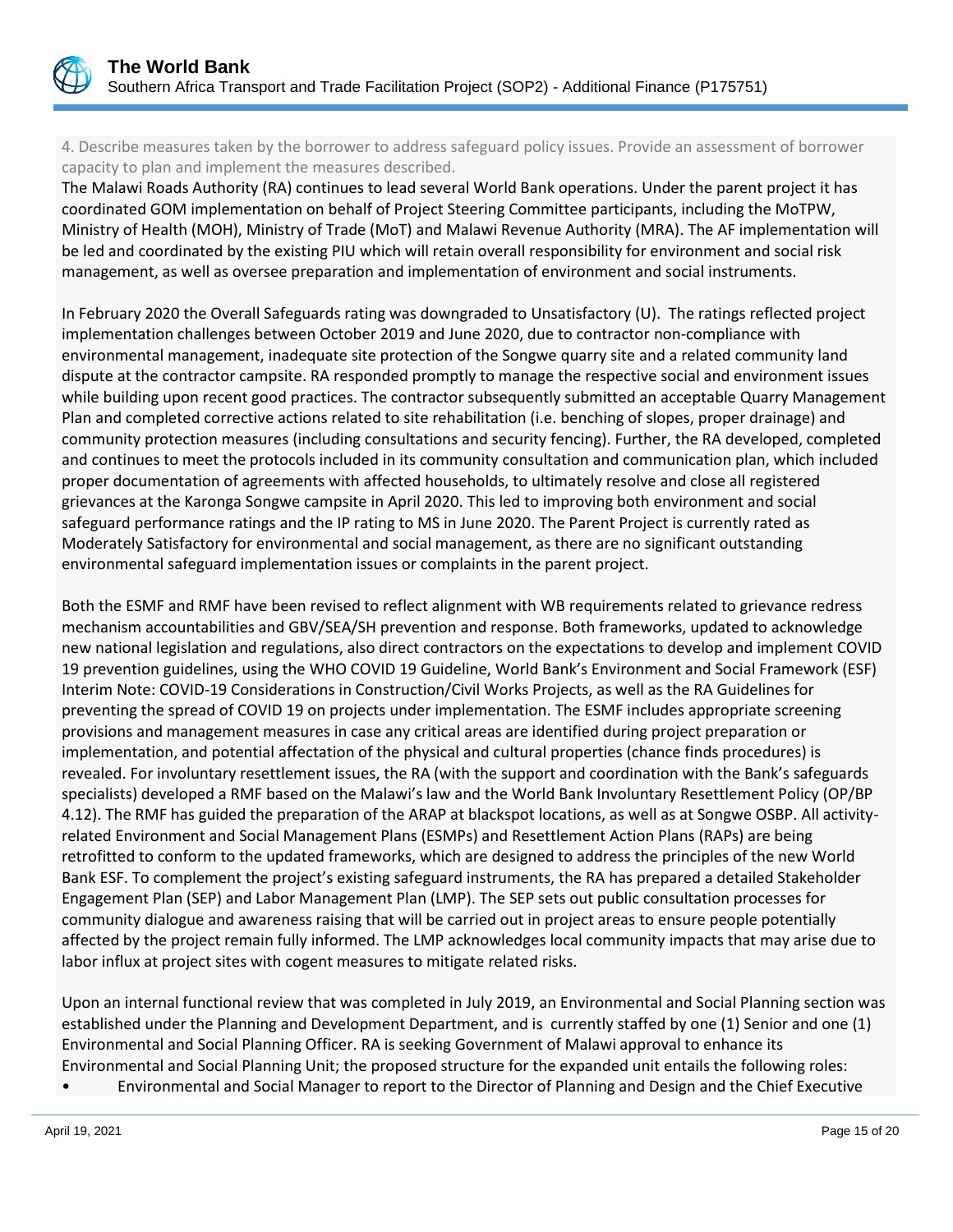

Officer,

- Senior Environmental Planner Reporting to the ES Manager
- Senior Social Planner- reporting to the ES Manager
- (2) Environmental Planners reporting to the Senior Environmental Planner
- (2) Social Planners Reporting to the Senior Social Planner

The project has adopted a robust set of actions to mitigate the SEA and SH risks emanating from civil works that have an increased potential for labor influx at investment sites. The approach is based on the assessment and lessons from earlier and on-going investment operations in Malawi, as well as global experiences and the recommendations of the Good Practice Note Addressing SEA and SH in Investment Project Financing involving Major Civil Works. Key mitigation measures include the following:

• RA intends to effectuate an increased level of staffing to meet the Environment and Social Planning Unit in its expanded organizational model, with a commitment to hire one (1) manager and four (4) environmental and social safeguard specialists upon formal approval of the new structure.

• RA has a GBV service provider under contract financed by the project for on-going civil works at two OSBP locations (Dedza and Mwanza), which will also provide related support services during the Songwe OSBP works under the AF. GBV service provision for the accident blackspot intervention works is also anticipated prior to commencement of works.

• A Third-Party Monitor will be contracted by the Ministry of Transport and Public Works (MoTPW) under the proposed Southern Africa Trade and Connectivity Project (P164847), the scope of services for which will include all WB operations implemented by RA. Either a non-governmental organization or civil society organization with focus on human rights will therefore be engaged as TPM to support verification of GRM resolution, and case management of GBV/SEA/SH complaints. The TPM will ensure that a Response Protocol is in place and validate that RA is properly applying the protocols for registering complaints, survivor referrals, and resolution of complaints; that the different entry points for survivors of SEA are coordinated; and that survivors' confidentiality is maintained at every stage. They will also monitor development of the Codes of Conduct and their signing by the contractors, workers, and consultants. This approach is anticipated to support the Governments' broader efforts to enhance its response to GBV.

• The remaining larger civil works packages will use the World Bank Standard Bidding Documents (January 2021), which, in addition to explicit Management Strategies and Implementation Plans to address the ESMPs, include additional remedial measures that can be taken unilaterally by World Bank in cases of contractor non-compliance with associated safeguard requirements. Specific measures will include (i) briefing prospective contractors on the Environmental, Social, and Occupational Health and Safety Standards, and SEA-related requirements during pre-bid meetings; (ii) incorporating into bid documents requirements to minimize use of expatriate workers or non-local labor, as much as possible; (iii) requiring that contractors and consulting firms submit "Codes of Conduct" with their bids; (iv) requiring contractors to establish anti-sexual harassment policies, adopt specific measures for implementing environmental, social, and occupational health and safety standards, and mitigation measure on SEA/SH; and (v) requiring firms pay the NGO to provide worker training on SEA/SH, HIV/AIDS mitigation, and Code of Conduct obligations.

• Provision of AF resources to support RA with conducting workshops designed to promote industry awareness and performance expectations on Environmental and Social (E&S) management. RA to coordinate with the National Construction Industry Council (NCIC) and industry companies to raise awareness on E&S fundamentals and increase the sector-level ownership of the E&S agenda, including expectations on their corporate social responsibility, with related codes of conduct, work camp locations, and other community and occupational health and safety requirements. Further, project coordination with NCIC foresees increasing involvement as part of new World Bank expectations for recognizing Dispute Adjudication and Avoidance Boards, given NCIC responsibilities to license, sanction, and de-list companies that do not meet Malawi national standards.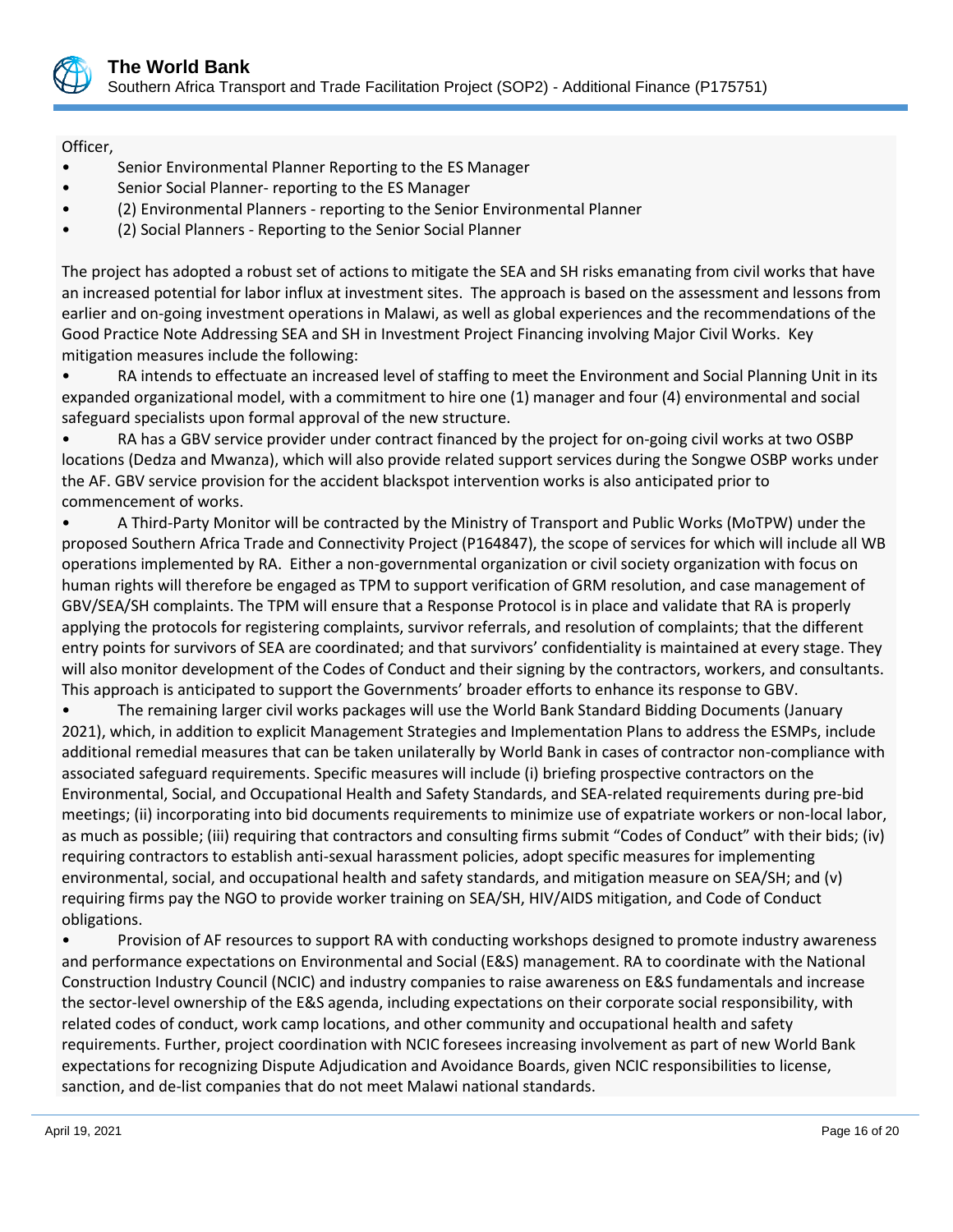

5. Identify the key stakeholders and describe the mechanisms for consultation and disclosure on safeguard policies, with an emphasis on potentially affected people.

The ESMF and RMF were consulted upon on September 24, 2014, with a wide range of stakeholders, including national and local governments, and NGOs. The ESMF and RMF were originally finalized and disclosed in the country and Infoshop on February 10, 2015.

Both the ESMF and RMF have been updated to reflect alignment with WB requirements related to grievance redress mechanism accountabilities and GBV/SE/SH prevention and response. Furthermore, the frameworks direct contractors on the expectations to develop and implement COVID 19 prevention guidelines during project implementation, using the WHO COVID 19 Guideline, WB's Environment and Social Framework/Safeguards Interim Note: COVID-19 Considerations in Construction/Civil Works Projects and the RA Guidelines for preventing the spread of COVID 19 on Roads Authority Projects. The RA is updating the ESMF and RMF to reflect new legislation and regulations - the ESMF has incorporated the Provisions of the Environmental Management Act, 2017 and the Public Roads (Amendment) Act (2017) while the RMF has incorporated the Lands Acquisition and Compensation Act (2017); Registered Land Act (2016); Customary Land Act (2016); Land Survey Act (2016); Physical Planning Act (2016); Local Government (Amendment) Act (2017). The updated instruments (April 2021) have been consulted and redisclosed incountry on DATE.

Stakeholder engagement has been undertaken in the preparation of the site specific safeguard instruments. It has taken into account the mapping, consulting and partnering with relevant stakeholders including government entities, project beneficiaries, project affected people, NGOs and civil society entities with a role and interest in the project. Other government agencies that have specific roles in project implementation include the Environmental Affairs Department (EAD, responsible for environmental reviews and approvals); Department of Lands (responsible for surveys, land valuation, land registration and titling and resettlement/compensation); Department of Antiquities (DoA, responsible for cultural heritage); and the District Councils.

The RA intends to coordinate with the National Construction Industry Council (NCIC) and other appropriate government authorities, as well as construction and consulting industry companies, to conduct workshops that are designed to raise awareness by focusing on ESHS fundamentals, increase the sector-level ownership of the ESHS agenda, and provide a platform for collaboration and continuous engagement with key stakeholders at a national level.

The project will continue the dialogue and consultations with all the stakeholders on a regular basis in the implementation of ESIAs-ESMPs and RAPs. Consultations with local communities will continue to be organized during project implementation to minimize conflicts, enhance cooperation, and the implementation of the works contracts.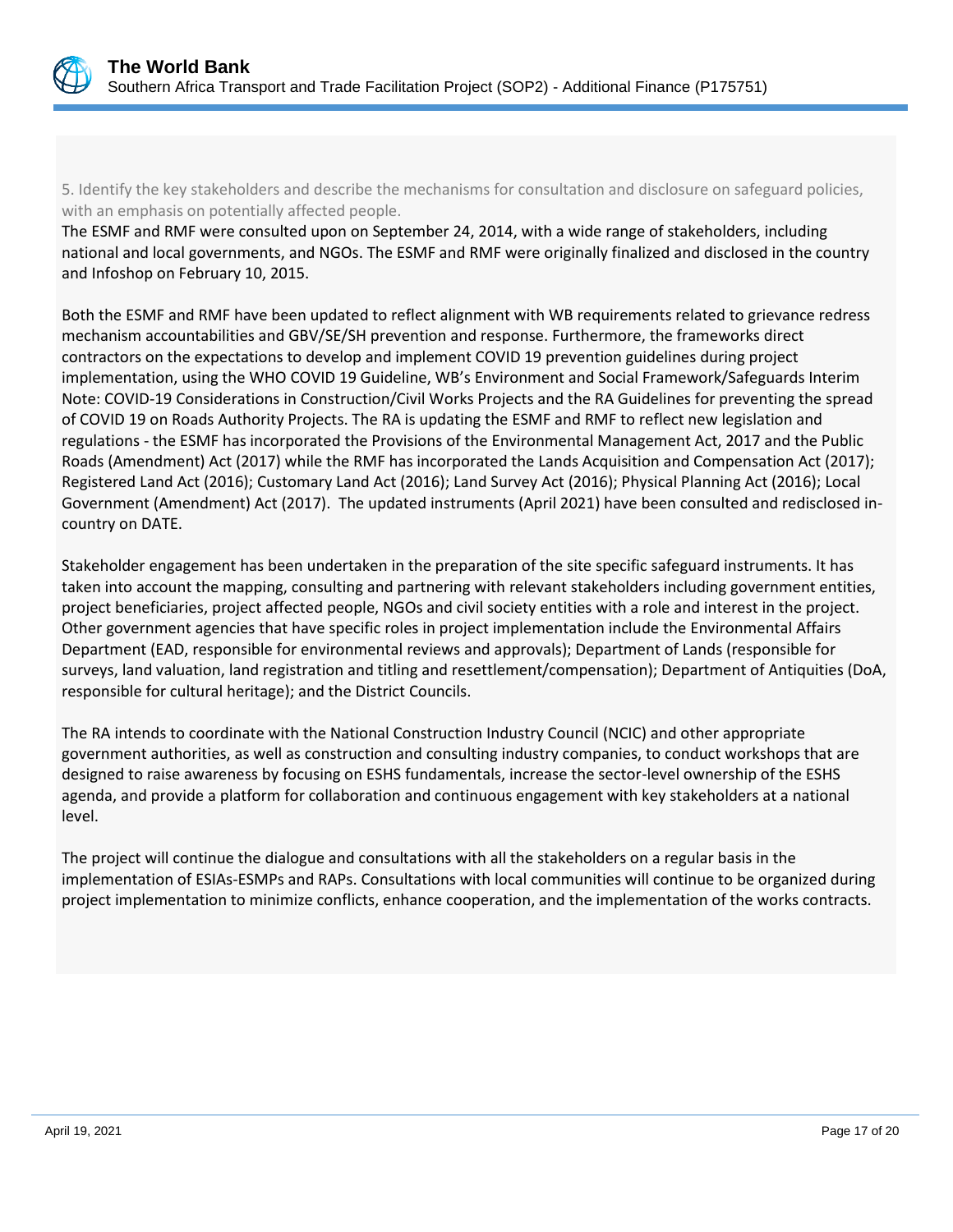

| B. Disclosure Requirements (N.B. The sections below appear only if corresponding safeguard policy is triggered) |                                   |                                                                                                                |  |
|-----------------------------------------------------------------------------------------------------------------|-----------------------------------|----------------------------------------------------------------------------------------------------------------|--|
| Environmental Assessment/Audit/Management Plan/Other                                                            |                                   |                                                                                                                |  |
| Date of receipt by the Bank                                                                                     | Date of submission for disclosure | For category A projects, date of<br>distributing the Executive Summary of<br>the EA to the Executive Directors |  |
| "In country" Disclosure                                                                                         |                                   |                                                                                                                |  |
|                                                                                                                 |                                   |                                                                                                                |  |
| <b>Resettlement Action Plan/Framework/Policy Process</b>                                                        |                                   |                                                                                                                |  |
| Date of receipt by the Bank                                                                                     | Date of submission for disclosure |                                                                                                                |  |
|                                                                                                                 |                                   |                                                                                                                |  |

# **"In country" Disclosure**

**C. Compliance Monitoring Indicators at the Corporate Level (to be filled in when the ISDS is finalized by the project decision meeting) (N.B. The sections below appear only if corresponding safeguard policy is triggered)**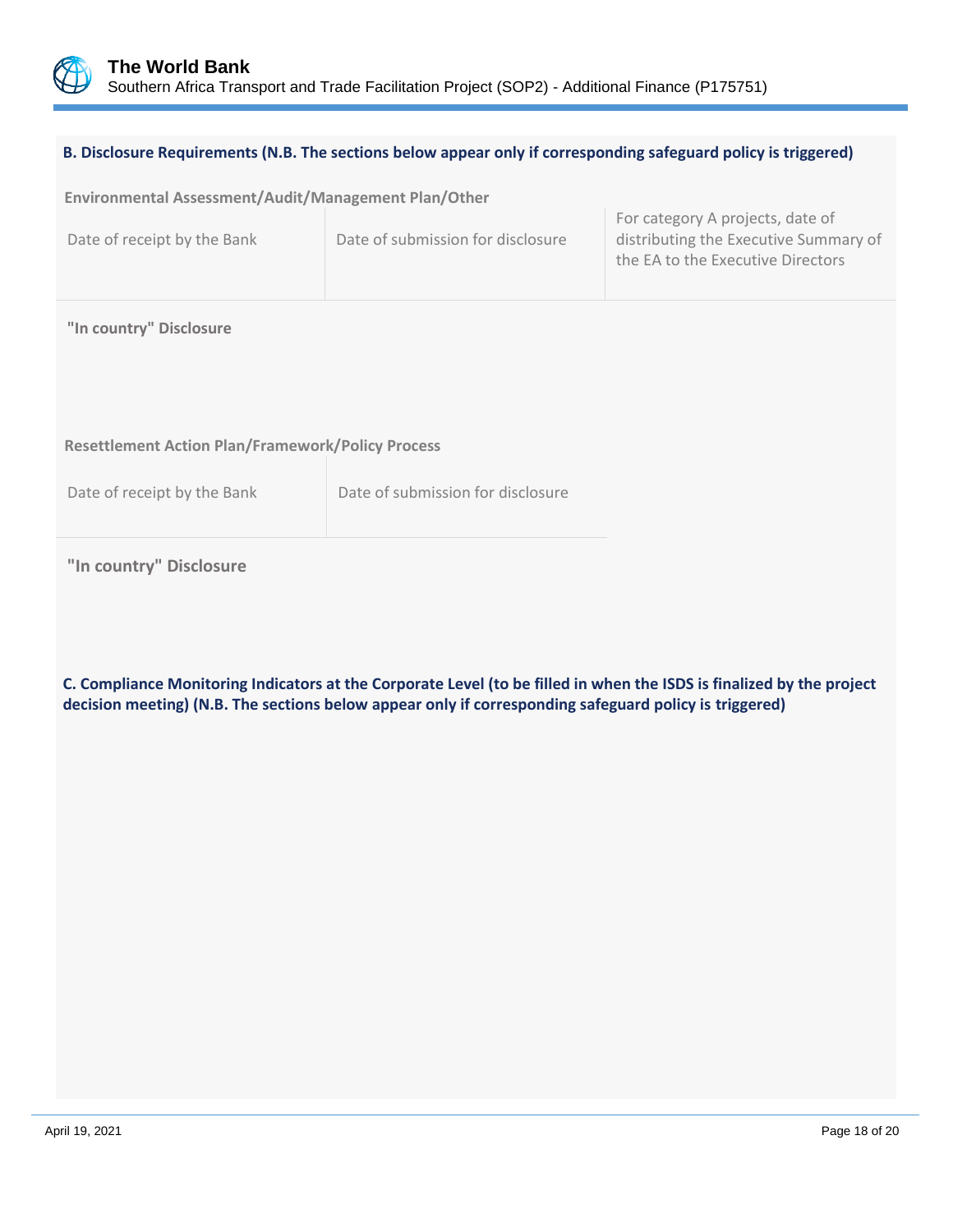

## **CONTACT POINT**

#### **World Bank**

Christopher J. De Serio Senior Transport Specialist

## **Borrower/Client/Recipient**

Ministry of Finance Chancy Simwaka Secretary to the Treasury simwaka@yahoo.com

#### **Implementing Agencies**

Roads Authority Emmanuel Matapa CEO EMatapa@ra.org.mw

Ministry of Transport and Public Works Patrick Zimpita Principal Secretary p.zimpita@yahoo.com

## **FOR MORE INFORMATION CONTACT**

The World Bank 1818 H Street, NW Washington, D.C. 20433 Telephone: (202) 473-1000 Web:<http://www.worldbank.org/projects>

## **APPROVAL**

Task Team Leader(s): Christopher J. De Serio